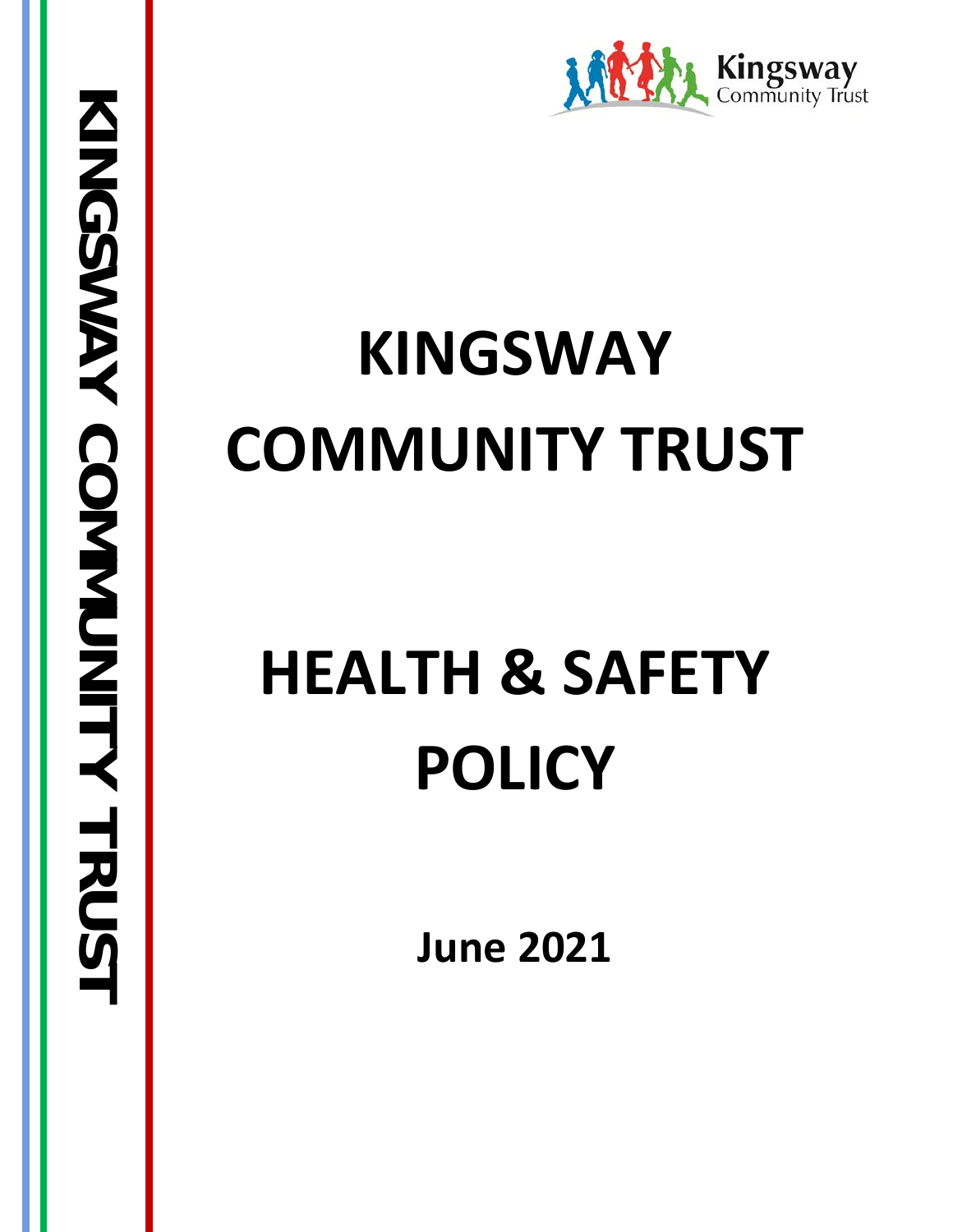## **Health & Safety Policy Date: May 2020 Review date: Summer 2022**

#### **General Statement of Health and Safety Policy**

This policy is designed to demonstrate the Trust's commitment to achieving good health and safety standards while increasing awareness of the importance of Health & Safety within the workplace. This is highlighted by the each school's commitment to provide a safe and healthy working environment as part of its wider responsibilities to pupils, staff, parents, contractors, and visitors. It also clearly sets out to indicate what is required by the school and its employees and shows how we strive to reduce accidents and ill health within the workplace.

This Health and safety policy is there to provide and maintain safe and healthy working conditions, equipment, and systems of work for all its users. All throughout, activities and responsibilities are assessed and systems and procedures identified and put into place. Furthermore, appropriate information is provided where necessary and the attention of all employees is drawn to their legal responsibility to take reasonable care of themselves and all others who may be affected by their acts and/or omissions and to co-operate with the Trust's Policy with regard to health & safety matters. Responsibility is also accepted for the health and safety of all who may be affected by any activities, as all staffs on premises have a duty not to interfere with or to misuse anything provided by the Trust in the interests of health and safety.

The Trust considers the health and safety of the staff and its users to be of the utmost importance, and is committed to continual improvement in its high standards.

The policy will be kept up to date to take account of changes in activities and legislations. To ensure this, policies and operations will be reviewed continually by the Trust Board. Staff will be notified of any change and addition, and these will be re-examined in the termly health and safety review. The policy is to be reassessed when required to reflect changes to responsibilities and operating procedures. This is to include any issues related to rights, equalities, and possible discrimination.

This represents our basic action plan on health and safety, which all our employees should read, understand, and follow. To facilitate this, the policy and procedures are to be made available to all staff, contractors, and visitors either via the school's web page and/or by request. The policy can also be found on the staff shared drive at each school.

It is the Trust's policy, so far as is reasonably practicable to:

- 1. Provide and maintain plant, machinery, equipment, and systems of work that are safe and without risks to health.
- 2. Make arrangements for ensuring safety and absence of risks to health in connection with the use, handling, storage, and transport of articles and substances that are inherently or potentially dangerous.
- 3. Provide and communicate such comprehensive information, instruction, training, and supervision as is necessary to ensure the health and safety at work of employees, pupils and visitors.
- 4. Provide and maintain any place of work under the Trust's control in a condition that is safe and without risks to health and is adequate as regards to facilities and arrangements for their welfare at work.
- 5. Provide and maintain means of access to and egress from it that are safe and without such risks.
- 6. Provide such protective equipment (PPE) as is necessary for the health and safety at work of employees and pupils.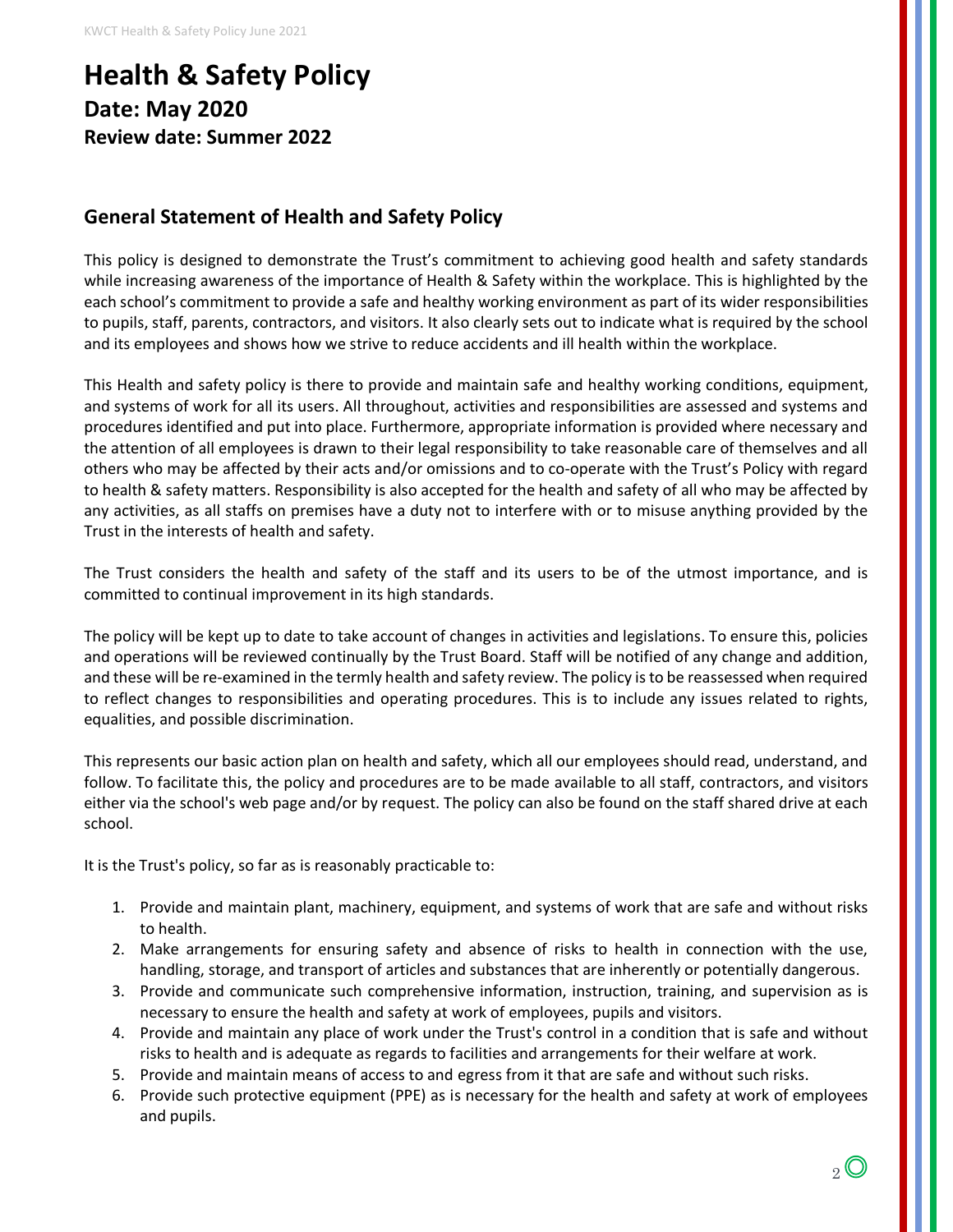- 7. Encourage staff to set high standards of health and safety by personal example, in order that other members of staff and pupils should take with them an attitude of mind which accepts good health and safety practice as normal.
- 8. Monitor the effectiveness of health and safety provisions within each school in consultation with the appointed trade union safety representatives (if applicable).
- 9. Keep the Trust's health and safety policy under regular review and to duly publish any amendments.
- 10. Have everyone engaged in Trust activities to exercise responsibility and care in the prevention of injury and ill health to themselves and to others who may be affected by acts and omissions at work.
- 11. Promote the development and maintenance of sound safety, health, and welfare practices.
- 12. Promote through consultation and other means, the active involvement of all staff and pupils in the development, promotion, implementation and monitoring of measures provided for health, safety and welfare.
- 13. Ensure that risk assessments are carried out as required by the regulation 3 of the management of health and safety regulation 1999, etc.
- 14. Appoint competent persons to provide advice in accordance with the management of health and safety and seek specialist advice on health and safety matters as and when necessary.
- 15. Investigate thoroughly all accidents and unusual occurrences affecting health and safety.
- 16. Provide a set of standards and guidance to assist those responsible for the implementation of this policy and monitor compliance with safety measures by regular inspection, monitoring and auditing.
- 17. Provide adequate resources and facilities to enable the requirements of this policy to be achieved.

#### **Organisation and General Responsibilities**

#### **The Trust Board**

It is the Trust's policy to take steps within their power to prevent personal injury, health hazards, damage to property and security issues. It is also their policy to extend this protection to staff, pupils, contractors and members of the public from foreseeable risks as far as are practicable.

The Trustees/Governors recognise and accept their responsibilities and duties under Health and Safety Acts, Regulations and any other relevant statutory provisions.

The Trustees/Governors are committed to the provision of safe and healthy working conditions for all staff and Pupils and to the safeguarding of persons entering the premises.

The Trustees/Governors regard health and safety as a core management function and will work to ensure the commitment of all members of staff to the full implementation of the Trust's Health and Safety policy.

Each School's Leadership Team and the Trustees/Governors recognise the need to consult staff on Health and Safety matters and the need to consult individuals before allocating particular Health and Safety functions.

The Trustees are to be advised by the Local Governing Body Committee. The Committee will discuss and act upon reports from the Executive Headteacher and carry out (or get involve with results from) Health and Safety inspections.

Furthermore, the Trustees/Governors may also establish a School Safety Committee with Trade Union Safety Representative input if found necessary.

The Trustees/Governors are to assume responsibility for:

1. Keeping under review the Trust's Health and Safety Policy and the obligations entered in the general statements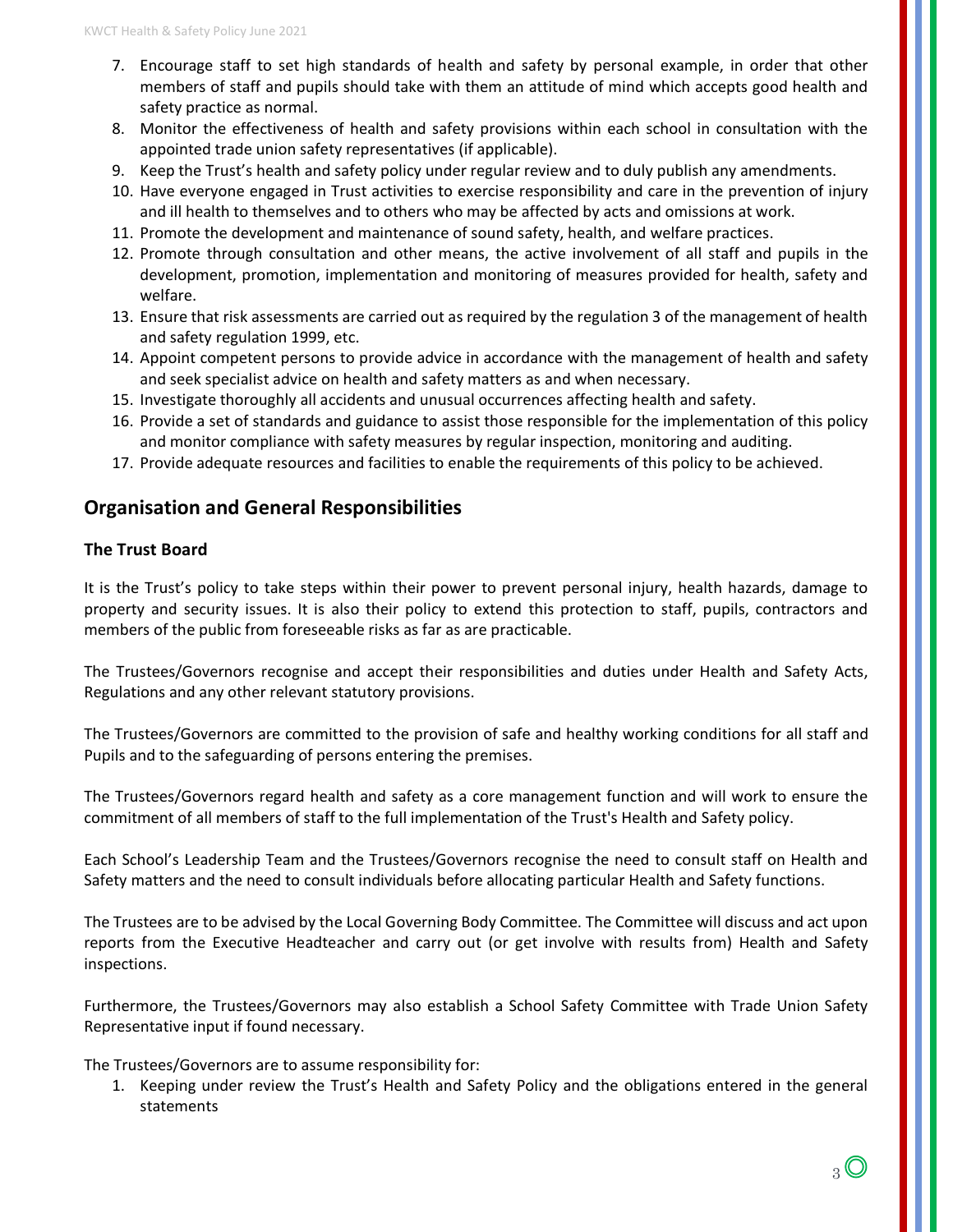- 2. Ensuring that sufficient funds are available to provide as necessary, protective clothing/equipment to all staff employed in the school for the safe use of machinery, equipment, and substances.
- 3. Ensuring that school budgets reflect the finance necessary to implement any other Health and Safety matters and allocating resources for health and safety measures.
- 4. Maintaining a close interest in all Health and Safety matters insofar as they affect activities in the premises under the control of the school.
- 5. Maintaining the organisation for the successful implementation and monitoring of the Trust Health and Safety Policy.
- 6. Identifying and allocating the health and safety responsibilities of individual members of each School.
- 7. Identifying organisational arrangements and policies at the school for implementing, monitoring, and controlling Health and Safety matters.
- 8. Reviewing the Executive Headteacher's periodic reports on Health and Safety matters in order to determine the strengths and weaknesses and to determine the way forward.
- 9. Ensuring that the Trust safety policy and any other policies are effectively implemented and understood at all levels.
- 10. Satisfying themselves in consultation with the Executive Headteacher that the provisions of Health and Safety legislation relating to buildings, equipment, and staff are being met.
- 11. Recognising that there will be occasions when the Trust will require specialist advice on: air monitoring; ventilation systems; specific inspections; lift Service; etc. The procedures to be adopted and recommendation for outside advice is to be decided and clarified at the Local Governing Body committee level.

#### **The Executive Headteacher**

The Executive Headteacher is responsible and accountable to the Trustees/Governors for implementing this Trust safety policy and for all matters relating to Health, Safety, and Welfare within the establishment.

The overall and final responsibility for Health and Safety within the establishment and for ensuring that the detailed requirements of this policy are carried out is that of the Executive Headteacher.

The implementation of the policy is delegated to the Head of School, ensuring that all staff are co-operating with it. Arrangements are also made to bring it to the notice of all staff, including new employees and supply teachers but also visitors and volunteers.

The Head of School is to ensure that the management of certain day-to-day Health and Safety duties are delegated to appropriate staff such as: Director of Finance & Premises; Managers; Caretaker; Site Manager; Heads of departments; Teaching; Clerical; Technical or other members of staff.

The Head of School is responsible for ensuring that all new, amended, or dated material regarding Health and Safety matters is brought to the attention of the relevant personnel.

Copy of these documents should be made available to the Trustees and Local Governing Body committees

The Executive Headteacher has delegated responsibility to the Head of School for:

- 1. Keeping under review the Trust's Health and Safety Policy and the obligations entered in the general statements and points 1.1 to 1.17 and support the Trustees/Governors points 3.1 to 3.11.
- 2. Monitoring, ensuring and informing the Trust Board that appropriate training has been or will be given to staff to enable them to fulfil their responsibilities. This must include new appointments and transfer of staff within the premises to other functions.
- 3. Arranging meetings as necessary to resolve uncertain areas of responsibility, considering problems or recommendations and referrals to the Trust Board.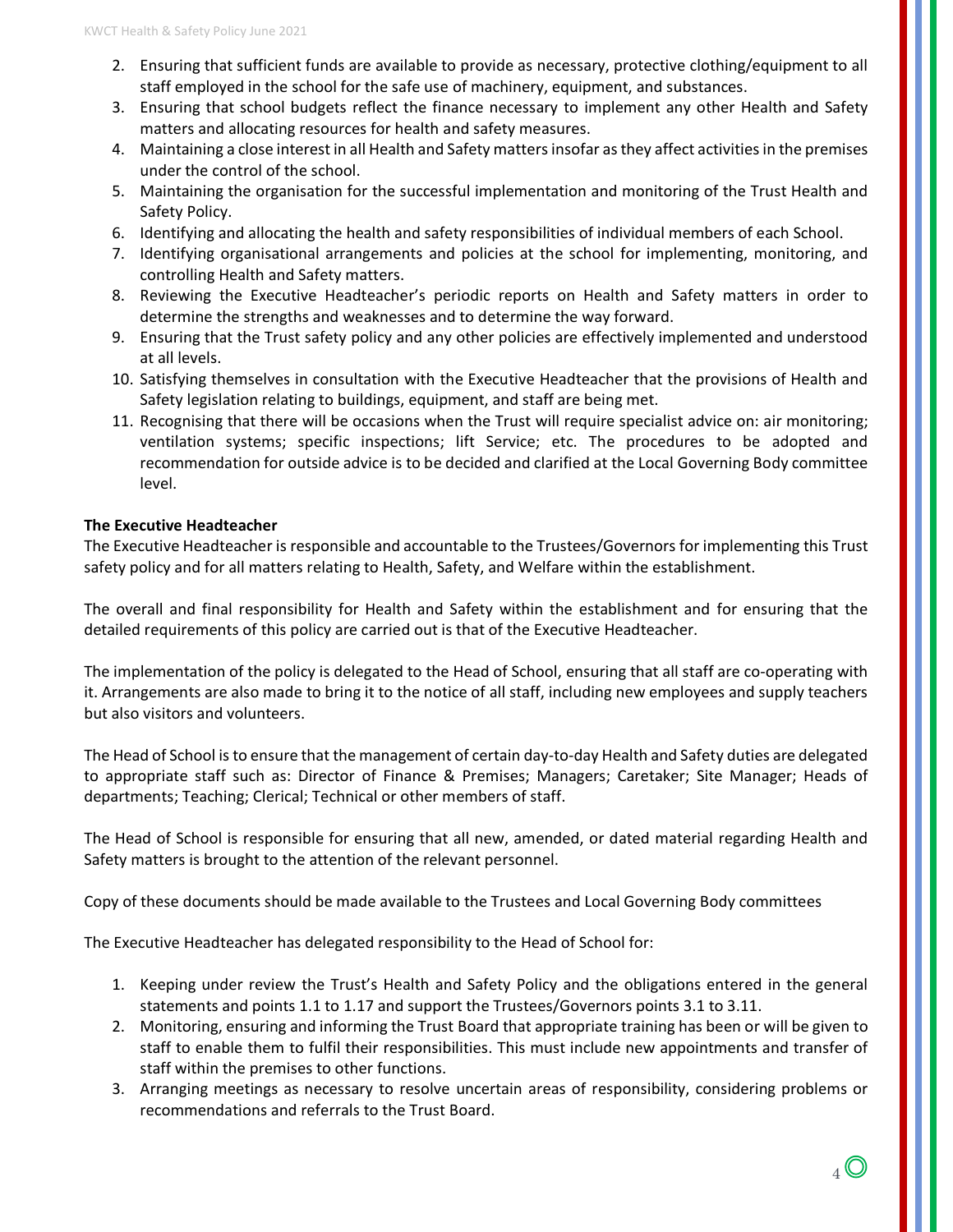- 4. Bringing to the notice of the LEA any matter affecting health and/or safety of staff or pupils, which is beyond the scope of own authority to deal with.
- 5. Ensuring that the school consult where necessary with the LEA Safety Officer or any other significant bodies, to ensure that equipment and methods of working are safe and without risk to health and comply with the relevant statutory requirements.
- 6. Liaising as appropriate with departments of the Council and/or other contractors in order to ensure that work is carried out on the premises is done without risk to themselves, staff, pupils and visitors.
- 7. Seeking advice, when appropriate, from outside agencies that are able to offer expert opinions.
- 8. Consulting with approved trade union representatives (if applicable) on all health, safety and welfare matters and co-operate with them in the execution of their duties if appropriate.
- 9. Arranging for the Safety Officer and/or workplace Safety Representatives to be accompanied on inspections if required and co-operate with them on matters of Health and Safety.
- 10. Arranging for the review as appropriate of methods of work with particular regard to the introduction of new equipment, materials or substances.
- 11. Reviewing from time to time activities such as: necessary repairs and maintenance; provision of First Aid in school; Fire and evacuation procedures; raintenance contracts and records; Other emergency and security procedures; etc.
- 12. Arranging for the establishment of emergency procedures as appropriate (e.g. Fire procedures) and for periodic testing e.g. By means of fire drills and testing and maintenance of fire alarms.
- 13. Ensuring that a record of such tests is kept e.g. record of fire drills, alarm checks and back-up battery, Fire routes & exits, etc.
- 14. Arranging for the frequent and regular inspection of the premises and of equipment in order to identify any defects, which may be present.
- 15. Arranging for improvement to premises; plant tools; equipment; etc.
- 16. The reporting and as appropriate, the repairing of any defects in the workplace or equipment and the withdrawal from service of any equipment, which is made unsafe because of such defects.
- 17. Stopping what are considered unsafe practices, or the use of any plant tools equipment, machinery etc., which is equally considered to be unsafe.
- 18. Ensuring that all schemes of work for pupils, including work experience arrangements (if applicable) provide adequate information, instruction and supervision for Health and Safety matters.
- 19. Ensuring that all members of staff maintain adequate supervision in respect of any person over whom they exercise control i.e. Staff and/or pupils particularly when they are concerned with potentially dangerous machines, substances or activities.
- 20. Ensuring that all members of staff are made familiar with the procedures to be followed in case of fire or other emergency and know the location of and how to use fire equipment. Furthermore, ensuring that safety manuals, codes or practice; guidance notes, policies, etc. are readily available for staff reference.
- 21. Arranging that all accidents are investigated immediately following their occurrence and that accidents are reported in accordance with regulations and procedures. Furthermore, the accident book is to be reviewed for identification of trends including near miss.
- 22. Applying Policies for off-site visits and outdoor pursuit's activities and any other policies e.g. Pregnancy, Stress, Violence, etc.

The Executive Headteacher/Head of School must be aware of all the contracts and/or third parties entering the school to undertake maintenance, service or work contracts. Furthermore, the Executive Headteacher/Head of School is to ensure that competent contractors are employed in order to oversee the planning and safe execution of the work when contractors carry out building or plant maintenance work.

Although the overall and final responsibility for Health and Safety within the School is that of the Executive Headteacher, every day functions can be delegated to designated member of staff e.g. Head of School; Site Manager/Caretaker; etc. This means that the Executive Headteacher or Delegated Representative(s) is to be:

Responsible for the display of appropriate safety signs, notices, placards etc.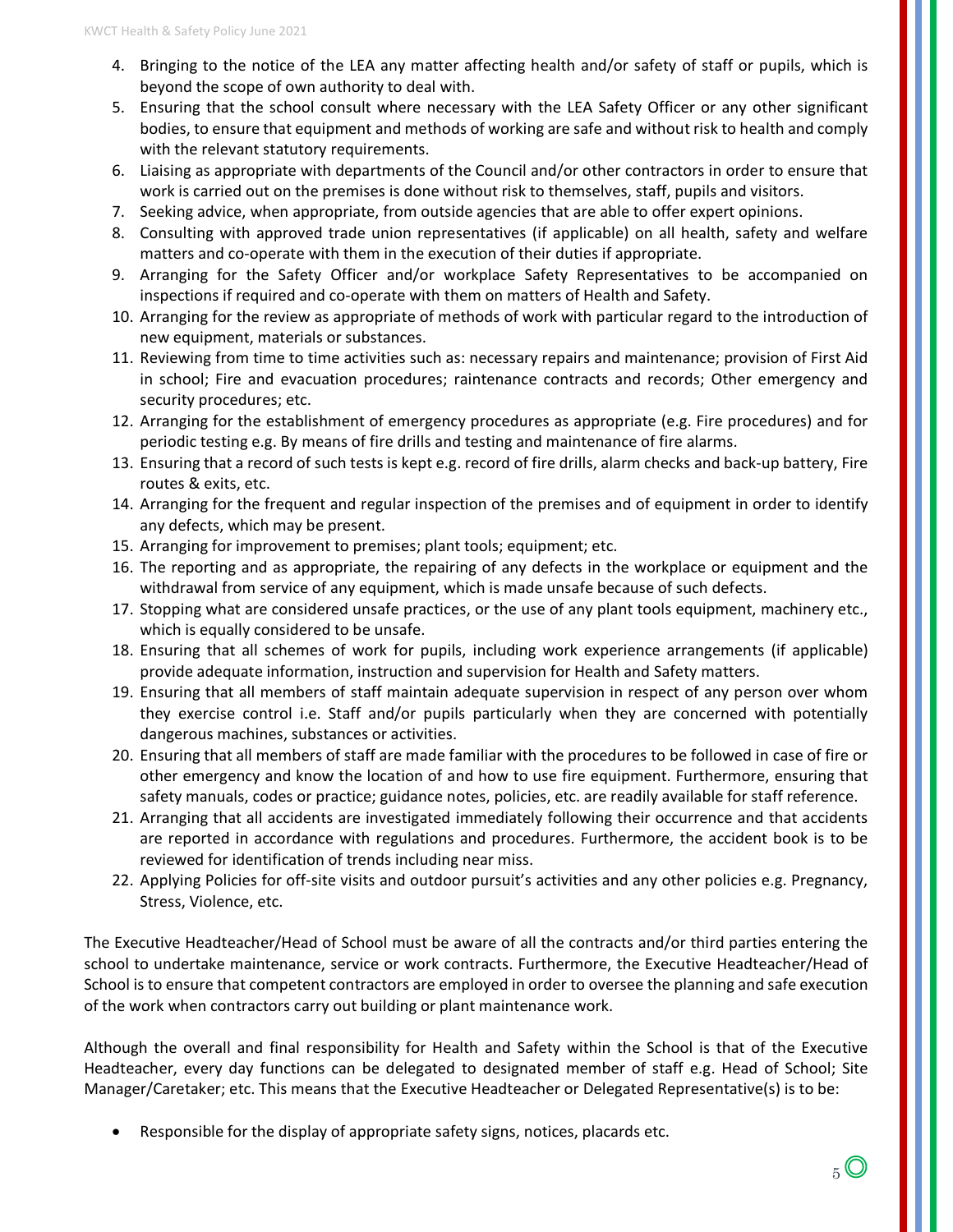- Warranting good communication relating to health and safety matters within the school.
- Ensuring that all relevant regulations, codes of practice and guidance notes appropriate to specialist area are communicated.
- Liaising with all responsible members of staff and ensuring safety procedures and policy agreements are adhered to and are reflected in the different areas of health & safety.
- Co-ordinating all contractual work and maintenance carried out on school premises.
- Ensuring insofar as is practicable that strict procedures are laid down for building work such as: gas & oil work; roofing; excavation and drainage; alterations to building structures; refurbishment and renovations and /or remodelling schemes.
- Liaising with contractors over health and safety matters regarding e.g. Grounds maintenance, etc. And day-to-day oversight with the site manager/caretaker.
- Identifying the location of known hazardous substances and materials (e.g.: asbestos; lead; radioactive materials; flammable materials; etc.).
- Providing a procedure to ensure that work and assessments are carried out in accordance with the control of legionellosis.
- Ensuring competent person(s) or specialists are consulted as necessary to advise on health and safety matters such as: technical issues; sampling; monitoring & auditing requirements; etc.
- Ensuring that property surveys of the school building are carried out and those regular inspections are completed with defects reported accordingly.
- Organising the yearly check of all portable electrical equipment and of ensuring that a central register of this equipment is kept and all staff are aware of the need for electrical safety checks.
- Organising / monitoring all other yearly checks required by the school.

#### **Employees (General Information)**

The promotion of Health & Safety at work must be a mutual objective for staff at all levels. We all have a duty to take proper precautions and care in our work not only to safeguard ourselves but also pupils, colleagues, visitors and contractors, etc.

All employees have a responsibility to co-operate with their School's Leadership Team (Executive Headteacher; Heads of departments; Trustees/Governors; etc.) to achieve a healthy and safe workplace and to take reasonable care for themselves and others who may be affected by their actions and/or omissions. This reinforced by Section 7 of the H&S At Work Act 1974 and the Regulation 14 of the Management of H&S At Work Reg. 1999.

Any employee observing Health and Safety situations which require attention, shall as soon as possible notify the Head of School.

All staff are provided with a copy of this policy and are required to complete a google form to acknowledge that they have read, understood and will adhere to the guidance in this policy

#### **Teachers (And/Or Head of Departments)**

Teachers have a duty to develop safety awareness within their respective classroom and initiate and participate in accident investigations where necessary. Good housekeeping in their classroom is to be kept at all times.

Teachers have the duty to take immediate action to stop unsafe practices and the use of unsafe equipment and inform the Executive Head/Head of School as soon as possible while enforcing all rules and regulations concerning the use of guards and/or protective clothing/equipment (if applicable).

It important also to remind teachers that they have a duty of care towards their pupils and are responsible and accountable to the Executive Headteacher for all matters relating to health, safety and welfare within their own individual classroom as well as a responsibility to ensure that: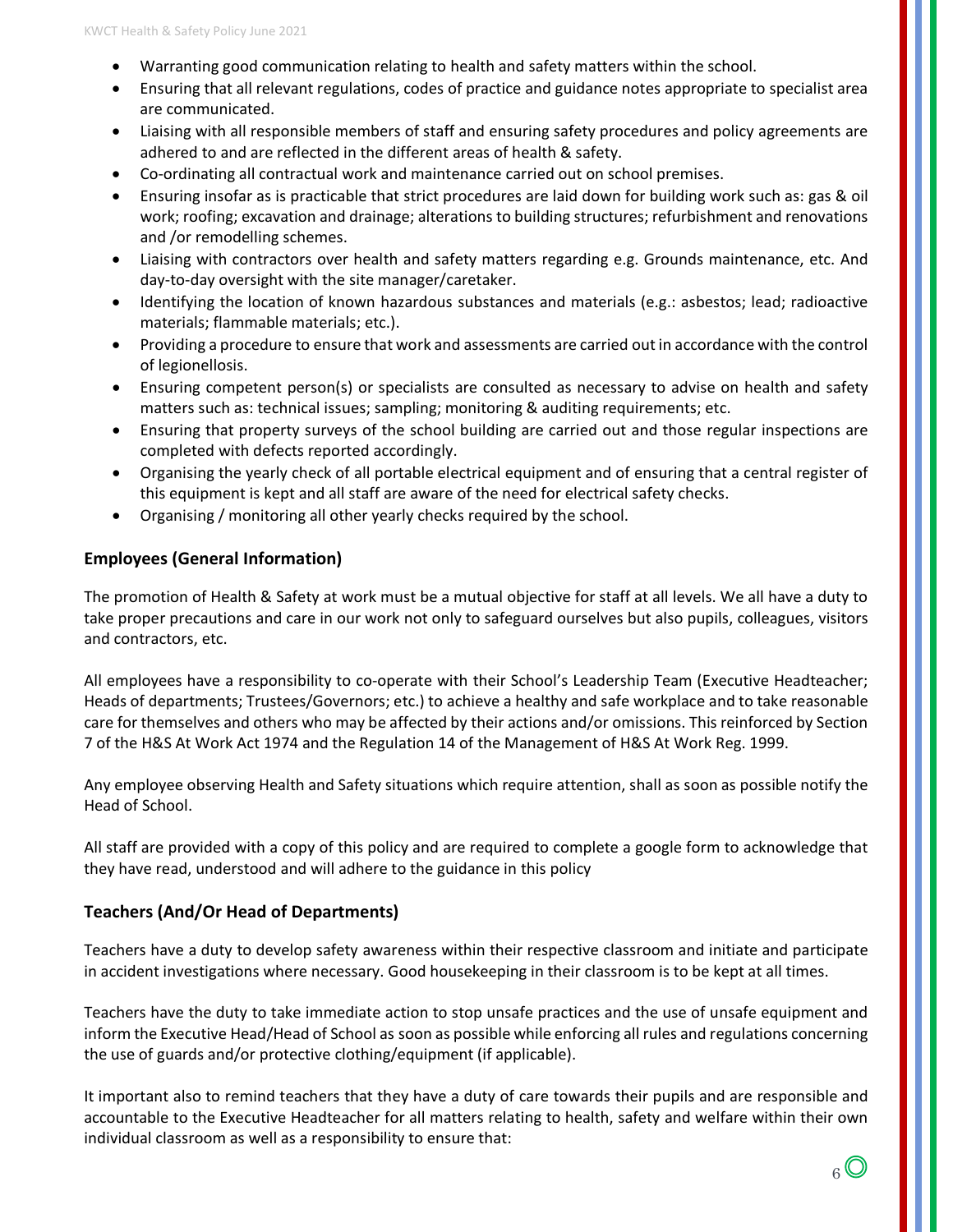- All staff under their control receives instruction in their duties, regarding Health and Safety matters and that all staff under their control is adequately trained to carry out their duties efficiently and effectively.
- Specific curricular areas (e.g. PE, Science, etc.) are only undertaken when made aware of regulations, codes of practice and guidance notes appropriate to specialist areas.
- All statutory notices placards; regulations; etc. are displayed appropriately and in accordance for example with the Fire Department, etc. And not covered or displaced.
- All problems, defects and hazards in their classroom are reported to the Executive Headteacher, or Head of School/Site Manager.
- They and people under their supervision are well aware of Fire procedures.
- A copy of the Fire Drill regulations and assembly point(s) are prominently displayed in all rooms and/or areas for which they are responsible.
- They carry out regular safety inspections of their classroom including checks on equipment (e.g Electrical items, furniture; etc).
- They report, and if appropriate, make recommendations to the Executive Headteacher, Head of School or representatives on any practices, premises, equipment etc. which give rise to Health & Safety concerns.
- They complete any forms given by the school on internal surveys and inspections.
- They do not leave computers and other electrical equipment switched on at night and especially during weekends and holidays.
- They are familiar with the school's Health & Safety policy, its implementation and any procedures, arrangements and practices relating to their classroom and take responsibility and accountability for the implementation of the school safety policy in the performance of their duties.
- They conform to responsibilities as laid down in the Trust policy and its safe working arrangements including any other policies provided by the School.
- They ensure that where conditions apply, all pupils or persons under their control receive instruction to operate in a safe and efficient manner. E.g. safe working cards, etc.
- They report to the Executive Headteacher or Manager, all problems, defects and hazards that are brought to their notice.
- They make sure that Supply Teachers, Classroom Assistants, etc. Are made aware of the school Health and Safety Policy and of any special arrangements and procedures, relating to their work area before commencing work.

#### **Caretaker/ Assistant Caretaker/ Site manager/ Director of Buildings/ etc.**

The Caretaker is responsible and accountable to the Executive Headteacher/Head of School for all matters relating to health, safety and welfare within the sphere of their activity.

They must be familiar with the schools Safety Policy and that cleaning staff are equally aware of any implications of the policy as it affects their work activities (e.g. storage arrangements for materials, equipment, substances etc.).

The Site Manager must report to the Executive Headteacher/Head of School using the school's procedure when reporting defects, hazards that are brought to her/his notice. Furthermore, the Site Manager is responsible for ensuring that:

- Everything received from suppliers such as: machinery; equipment; substances; etc. Is accompanied by adequate information and instruction prior to use. For example, manufacturers data sheets.
- In the case of cleaning equipment staff under their, controls are adequately informed, instructed and trained in using all such items before actual use.
- The Executive Headteacher/Head of School is informed whenever contractors are due to enter the school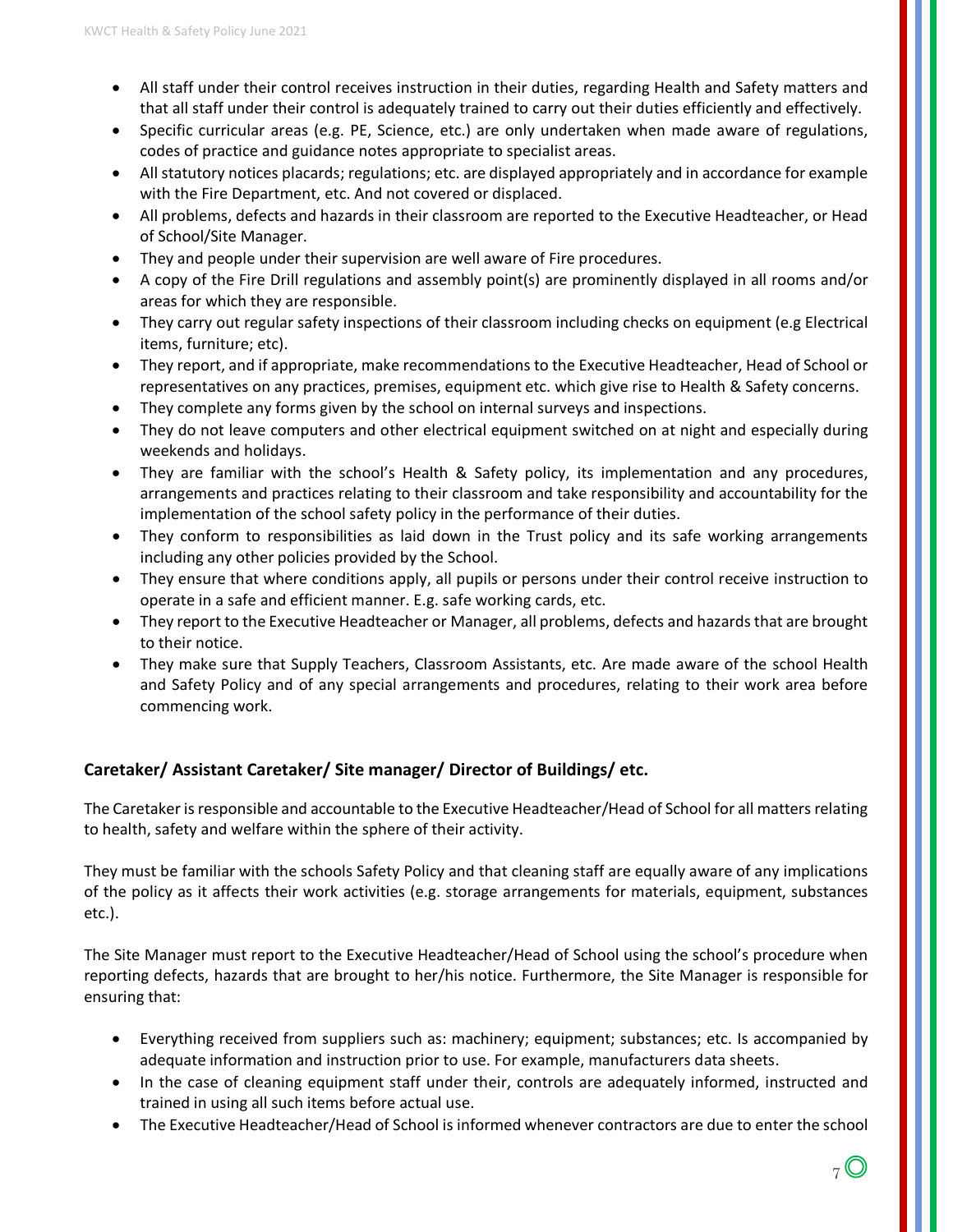to undertake maintenance, service or works contracts.

- Weekly inspections of both the interior and exterior fabric of the building are carried out and either takes appropriate remedial action or report matters of a health and safety nature to the Executive Head/Head of School.
- The school management is informed when new products or chemicals are introduced.
- All statutory weekly and monthly tests on all relevant areas such as fire break points; emergency lights; grounds; etc. Are carried out and recorded.

#### **Other School Staff/Employees**

All other members of staff (e.g. Administration personnel, etc.) are to be aware of their individual responsibility to exercise care in relation to themselves and those who work with them.

They must familiarise themselves with the Health & Safety Policy and take reasonable care that all procedures used are safely carried out, and seek expert advice in any case of doubt.

They must warn others of any special or newly identified hazards in existing procedures or risks in new procedures about to be introduced.

Like any other member of staff, they must report accidents or incidents promptly and familiarise themselves with fire and emergency drills (including the location of emergency telephones) and escape route.

Furthermore, all staff and employees must, under the H& Safety at Work Act and Management of H&S At Work Regs. and other obligations:

- Be made aware of what is expected of them and in particular in relation to the department in which they work. 'Departmental' procedures and practices must be clearly defined with adequate instruction and training provided as necessary.
- Take responsibilities requiring them to report any possible hazards and defects to the Executive Headteacher, Head of School and Site Manager/Caretaker using appropriate forms where possible.
- Make themselves familiar with the Trust's Health and Safety policy and all documents relating to Health and Safety in each school paying particular attention to their specific work activities.

#### **General Arrangements and Statutory Requirements**

#### **Accident Reporting/Investigation.**

#### **Serious Injuries to pupils/Staff**

Where the injury is considered serious enough for the child's parents to be called and directed to seek further medical attention, the accident book must be completed and the duplicate slip sent home with the child. An "accident/near miss investigation report form" must also be completed by the First Aider.

If a child or adult is injured to such an extent that they have to go to hospital from school then an accident report form and incident investigation form (appendix A, guidance appendix C) must be completed and submitted to health and safety at Manchester City Council. An online RIDDOR form must also be completed and sent to the health and safety executive in London. The chair of governors must also be informed.

For further information regarding the management of accidents in school, please refer to appendix B.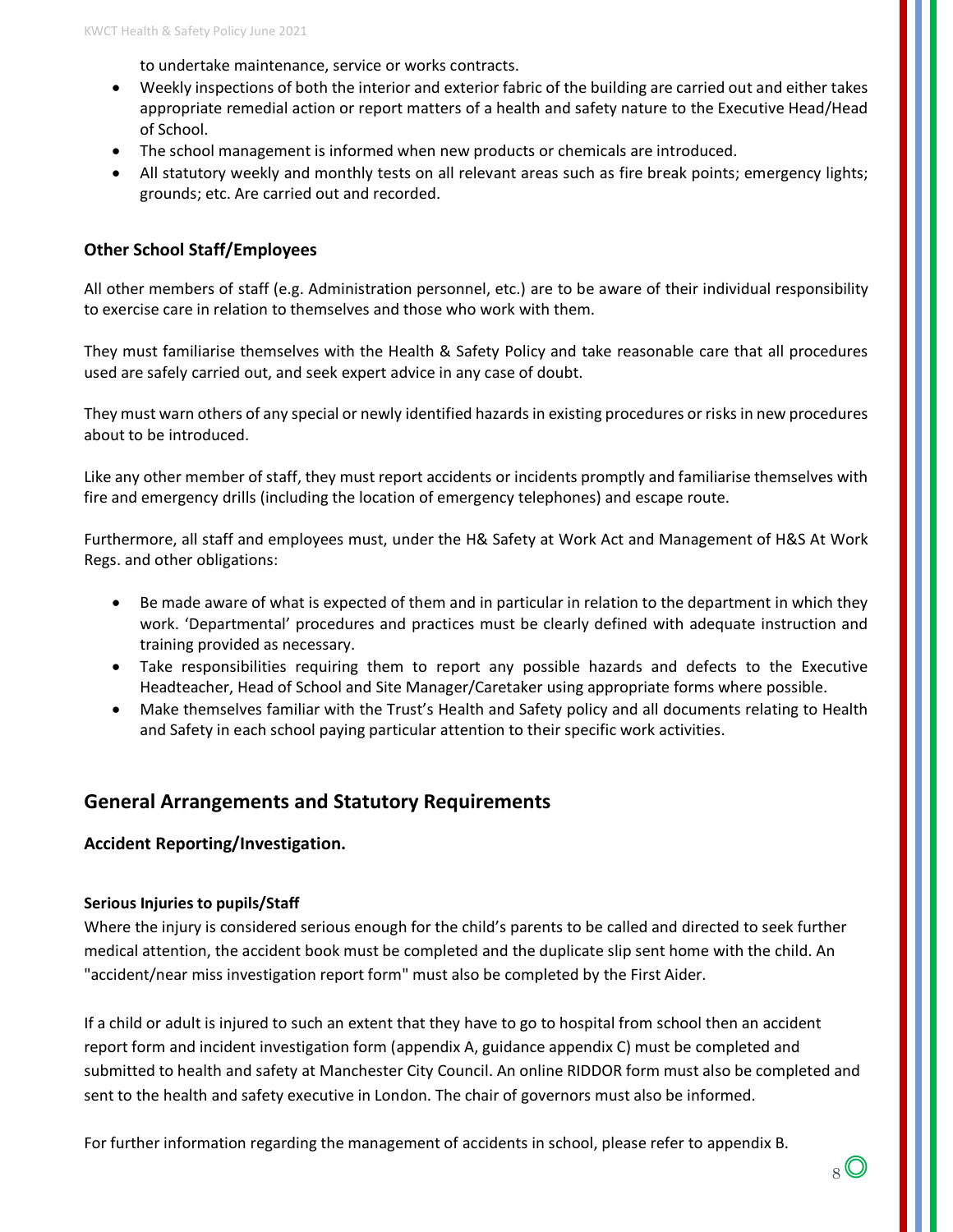Each School's Leadership Team must ensure that the school's system for reporting accidents, injuries, reportable occupational diseases and dangerous occurrences are known by all.

- 1. School management is responsible for notifying the Health and Safety Executive/Local Authority/ Environment Agency following certain reportable events e.g.; death, major injuries, occupational disease and dangerous occurrences.
- 2. All health and safety issues should be reported to the Head of School or School Business Manager at the earliest opportunity, immediately if serious and always by the end of the day. This is to be done by email.
- 3. Whenever a reportable event has occurred, an accident form is to be completed and an investigation is to take place.
- 4. School management reports on any conclusions or recommendations that arise from these occurrences to the LGB and Trust Board. Furthermore, the accident book should be reviewed on a quarterly basis to identify trends, etc.
- 5. The reporting procedures are for any member of staff (teaching or support staff), pupils, parents, visitors, contractors, etc, involved in an accident in school.
- 6. Any occurrence is to be reported to the Executive Headteacher or other member of the senior management team who will then complete an Accident Form in the presence of the person involved (if possible) and record the incident in the School Accident Book(s).
- 7. Arrangements are to be made for report form to be forwarded to relevant parties bearing in mind that fatal or major injuries are to be first directly reported by telephone.
- 8. Where an employee is incapacitated from work as a result of an accident, for more than three consecutive days, a written report is to be sent to HSE within seven days of the accident. A written confirmation of incidents reported by phone is also required.
- 9. According to Trust procedures, in the event of a fatal or major injury or a "reportable dangerous occurrence", nothing at the site of the accident is to be moved except for the purpose of helping the injured until an investigation has been carried out.
- 10. Trade Union Safety Representatives are to be informed of major injuries and dangerous occurrences in order to carry out or participate in an accident investigation. Where appropriate, witness statements should be obtained.
- 11. All records are to be retained for at least six years for adults and up to seven years after their twenty first birthday for children.
- 12. Discretion is allowed to the Executive Headteacher in relation to minor pupil injuries to avoid unreasonable burdens on establishments. However, the Executive Headteacher is to be satisfied that the cause of the accident was not attributable in some way to supervision or organisation (e.g. By a teacher), to plant, substances or the condition of the premises.
- 13. For emergency procedure for accidents involving a pupil the following to be applied.
	- First Aid is only to be provided by trained designated first aider. Non first-aiders are to locate the nearest or duty first aider in case of accident.
	- A suitable room is to be provided for first aid. When a pupil is too ill to remain in a lesson, parents are to be contacted to pick their child up.
	- If a child is to receive a significant or worrying bump on head, or is to suffer from a slight or a more considerable head injury, the school will ensure that parents or guardians are contacted and made aware of the situation as soon as possible.
	- If a child is taken seriously ill and on advice of a qualified first aider requires an ambulance then the usual procedure is to take place such as calling for an ambulance and then carry out procedures; such as recording events, transport, support, information, etc.
	- Under no circumstances a child suspected of back or neck injury should be moved and in case of emergency an ambulance should be called as member of staff should not use their own vehicle to take an injured person to hospital.

#### **COSHH (Control of Substance Hazardous to Health).**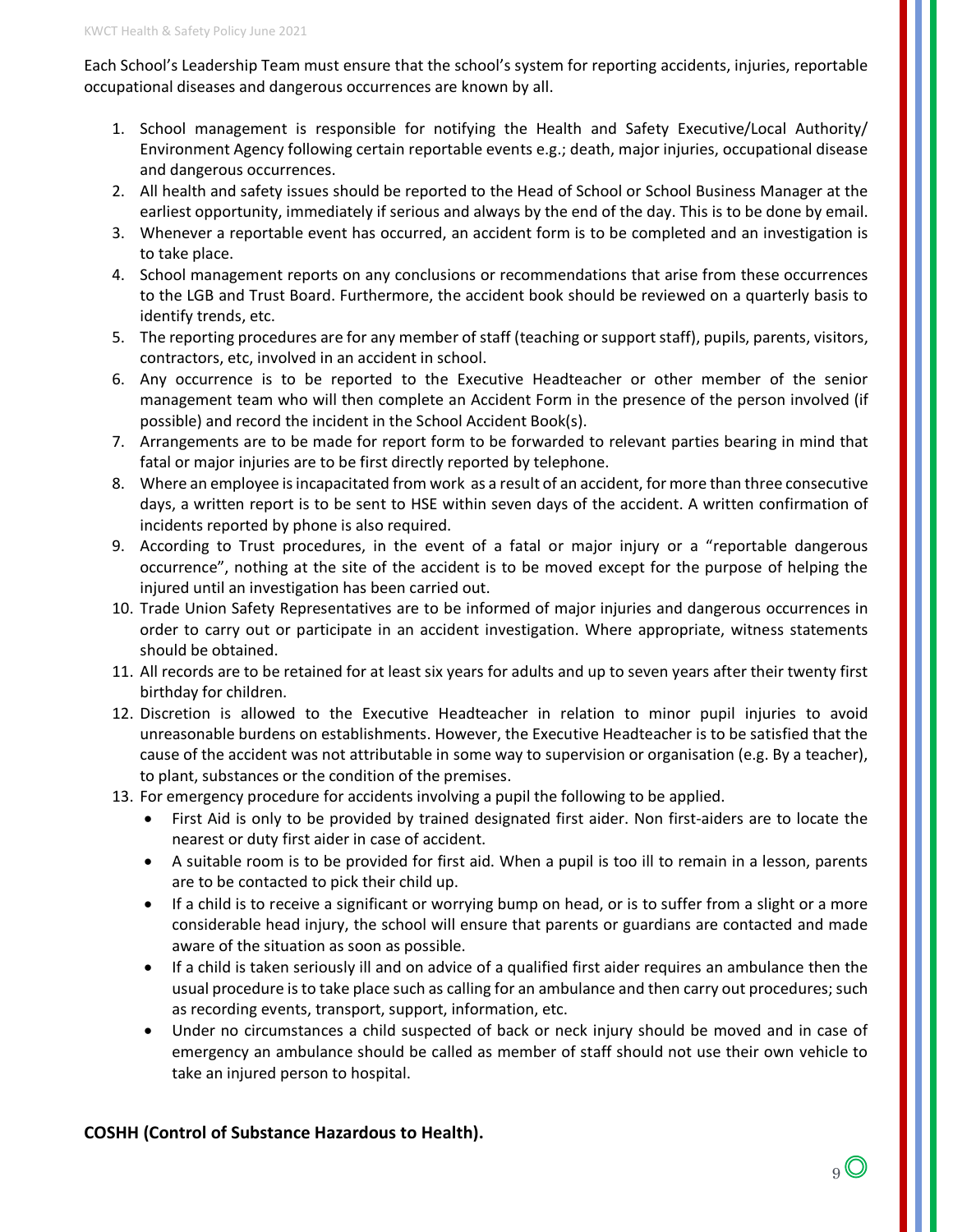The Executive Headteacher, members of the Leadership Team and Trustees/Governors recognise the need for the schools to carry out risk assessment of all areas in accordance with the regulations.

Assurance that the implementation of COSHH Regulations and of ensuring that the Site Manager, Caretaker, Cleaners, Teaching & support staff and other relevant staff take appropriate action under these regulations is imperative.

- 1. As it is a legal requirement to carry out risk assessments for operations involving chemicals; mechanical and electrical hazards, each school's management is to make provision for this in accordance with their departmental/area safety policy (e.g. Caretaking, etc.).
- 2. Managers responsible for COSHH will ensure that assessments are carried out and that further monitoring is in place as required, and noted on the school chemical register
- 3. All risk assessment forms including data sheets and substance listing are to be regularly updated and produced when required or requested.
- 4. A COSHH file containing assessments of chemical risk and Data Sheets, as well as control measures to be taken by other appropriate staff including inventory and location is to be made available for any inspections.

#### **Contractors & Visitors**

Self-employed persons or contractors and their employees carry out work on school premises must comply with standards of safe working conditions contained in any regulations or codes of practice applicable to their operations, and in the Trust Policy regarding safety rules. The same applies for any visitors including parents and any other member of the community.

School management is to ensure that Office Staff ensure that all visitors enter their details into the Inventory electronic sign in system and are given appropriate guidance relating to their visit. All Contractors are to have their attention drawn to fire/emergency procedures. The Inventory visitor log will be retained for a period of one month following the visit date.

- **1.** Contractors entering or working on school premises are to be the responsibility of the Executive Headteacher or delegated person usually the Site Manager / caretaker.
- **2.** Appropriate details of the Health and Safety Policy are to be conveyed to all known contractors by the Caretaker/Site Manager, Office Staff or appropriate delegated person(s).
- **3.** It may be necessary for pre-contract meetings to be held to arrange work methods and safety precautions. These should take place before any work is to be started.
- **4.** A safe system for maintaining the fabric of the buildings is to be in place at all time to avoid any problem or accident.
- **5.** Contractors using naked flame or hot tar at the school are to be issued with a Hot Work permit before any work is started. Furthermore, a Work permit is to be issued for all other types of work including Asbestos information.

#### **Emergency Procedures**

For more information regarding Emergency Procedures, each School's Emergency Policy is to be applied.

- 1. In the event of accidents, fires, explosions and spillages, the Executive Headteacher (or delegated member of the Management Team) must be immediately informed.
- 2. The contingency/emergency plan is to be updated when necessary.

#### **Fire Precautions**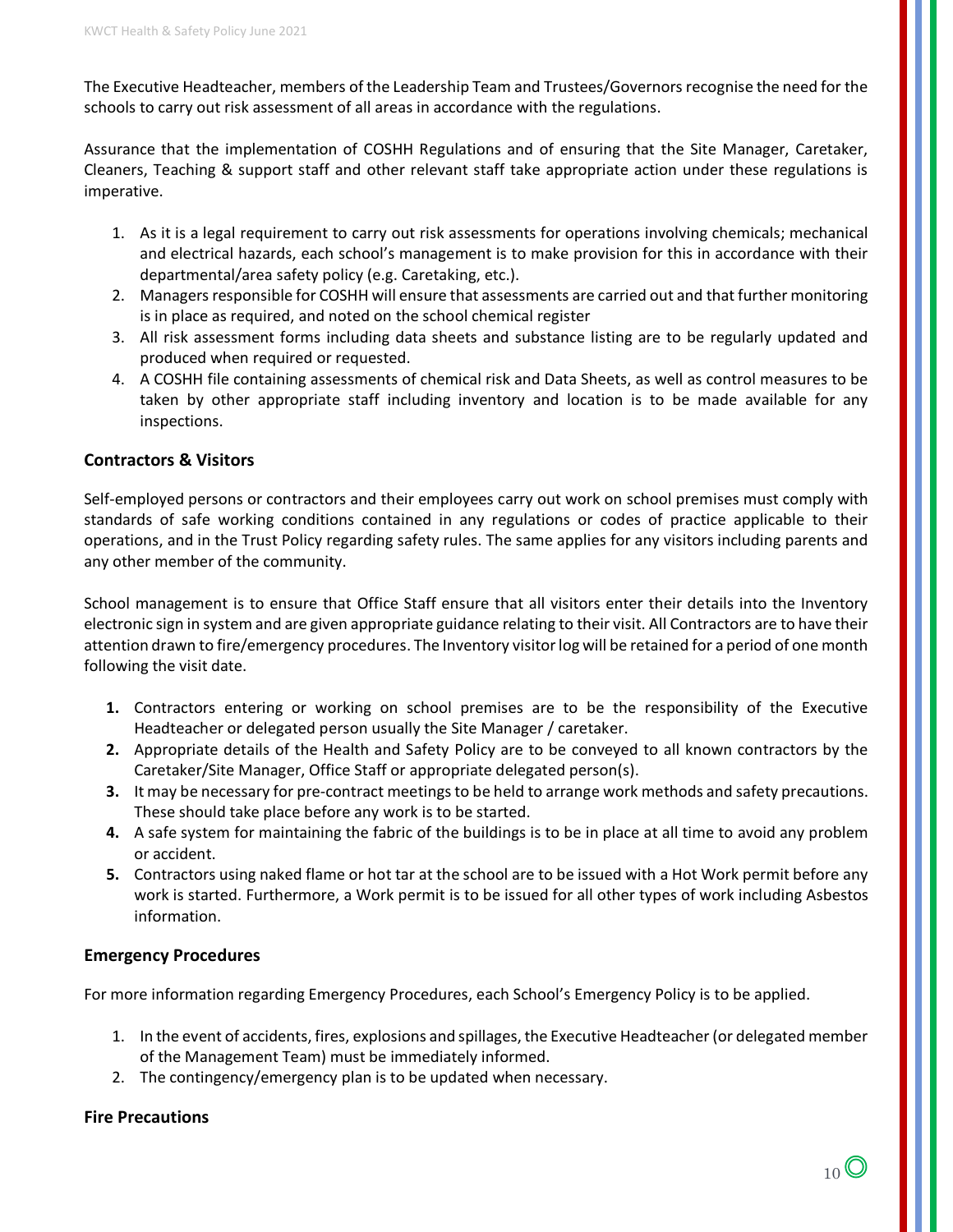The arrangements for general fire safety are in accordance with details in the Staff Handbook.

- 1. The school's fire forms are to be used to record tests, drills, training, etc.
- 2. Visits by the Fire Officer and subsequent reports and recommendations are to be followed ASAP.
- 3. Evacuation of the establishment is to be carried out at least once per term including one area notionally blocked to create a 'real' fire practice.
- 4. Responsibility for checking Fire Safety Procedures and Equipment rests with the Executive Headteacher.

#### **First Aid Provision**

A list of available first aiders with level 3 first aid training is to be conveniently posted at each school. The school ensures that the location of trained first aiders is produced and reviewed early as well as their annual honorarium. Responsibility for the stocking of first aid boxes rests with their nominees. There is also level 1 first aid training for all teaching assistants every 3 years.

All members of staff are to be made aware that a number of trained first-aiders on site who have appropriately stocked first aid boxes are available. Staffs are to refer to staff handbook for up to date information.

- 1. These are to cover all high-risk areas (e.g. lunch time activities; science; technology; PE; trips; etc.).
- 2. The reporting of accidents/injuries is as per the requirements of the reporting of injuries and dangerous occurrences regulations and connected to points 4.1 to 4.16.
- 3. For more details, the first aid policy should be provided for general and specific information and requirements regarding first aid.

#### **Housekeeping (Cleaning Arrangements)**

Relevant members of staff are to make regular checks of their areas of responsibilities while maintaining: tidy and clean work areas and adequate storage space. Staff handbook and employment profiles are to be read to clearly establish duties, etc.

#### **Information to Employees**

The Executive Headteacher is to be responsible for ensuring that any regulations, information, guidance notes, etc., received by the Trust are passed immediately to staff that have a direct interest in them. Staff have to acknowledge such documents and make sure that they are understood and followed as required.

#### **Legionella / Legionnaire's disease.**

A full legionella report is to be undertaken by an external contractor and provided to the school indicating any possible issues with the current water and/or heating systems.

All weekly, monthly, termly & annually checks are to be undertaken, recorded and assessed on a regular basis. The contractors' report/manual is to be made available to anyone dealing with checks, recording and inspection. Furthermore, a clear schedule of work in to be put in place to indicated external and internal checks, who is responsible for doing them, and how often they are supposed to be performed.

#### **Letting / Use of School Premises.**

A Letting Policy is established to cover all leasing and rental aspects.

#### **Manual handling**

Training should be provided to all staff having carrying and moving responsibilities at each school and specific

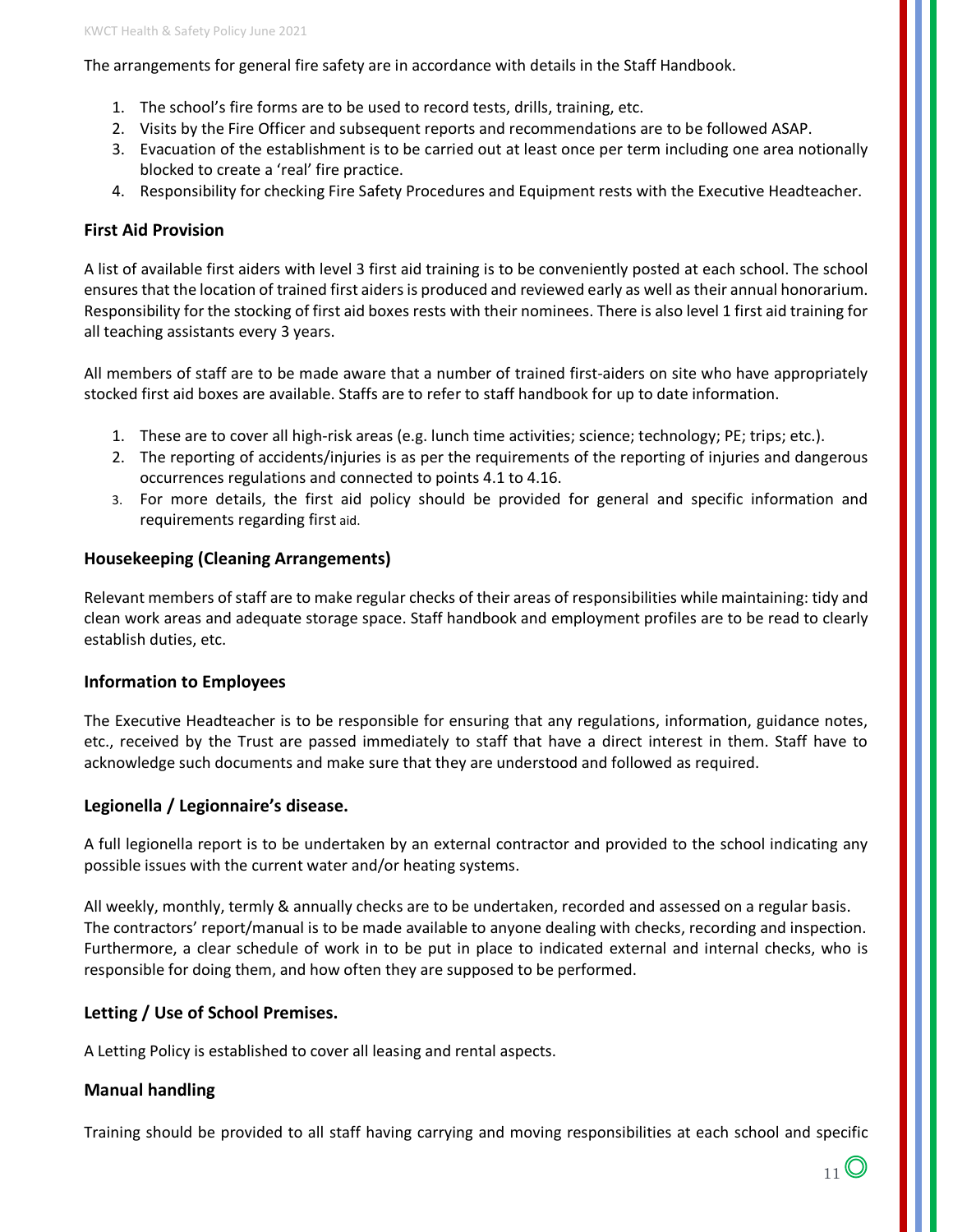#### leaflets e.g. HSE's INDG 143(rev2) given to all members of staff.

#### **Noise and Vibration**

The Trust recognises that there may be problems experienced with noise and vibration. All employees should report all such cases and specialist advice sought to monitor hazards if required.

#### **Off-site Visits and Outdoor Pursuits Trips**

- 1. Procedures for off-site visits and Outdoor Pursuits trips are as in the Trust Educational Visits Policy. Information about Responsibilities; Planning; Supervision; Preparation; Communication; Insurance; Types of Visits and Emergency Procedures are to be referred to the good practice guide ''Health And safety Of Pupils On Educational Visits'' ref: HSPV2. The School is to undertake responsibilities for all the above as well as making sure that:
- 2. The Insurer needs to be contacted prior to any visits abroad.
- 3. All forms are signed by the Executive Headteacher.
- 4. Outdoor Pursuits Activities should only be carried out by staff with the relevant qualification
- 5. There are enough staff for the amount of pupils on trips and visits.
- 6. When achievable, at least one first aider is to be involved in any school trip, visit or sporting event.
- 7. Contact details of each pupil going on any school trip or off-site activity are held securely by a member of staff during the trip. Furthermore, that a means of communication (e.g. school mobile phone) is to be taken for each trip or visit.
- 8. Where possible, premises are visited and vetted and providers' health and safety assessments and public and professional liability cover is ascertained.
- 9. A proper risk assessment is carried out before any trip take place (EV1, EV2, etc.). Furthermore, when trips involve what could be classified as 'dangerous activities', e.g. Rock climbing, parents should be advised before the trip takes place.
- 10. Each member of staff, including parents, participating in school trip is clearly made aware of the responsibilities they are taking upon themselves.
- 11. In case of parents, external supervisors and professional personnel (e.g. A professional rock climber) all should be cleared to work with children. The school should reserve the right to request DBS Disclosure if found necessary or when adult have access alone to a child and/or children.

#### **PAT (Portable (Electrical) Appliances Testing)**

The school will ensure that all portable appliances including cleaning equipment are checked on a yearly basis and that a list of an up-to-date inventory of all equipment is kept for checking purpose. Overall, all staff have a responsibility as users to:

- Carry out a visual check of all electrical equipment so as to ensure that cables are in good condition, are secured in the cord grip and that plugs are not damaged.
- Ensure that there are no trailing leads and that, if this is unavoidable, safety mats cover the leads and that after equipment is use, all trailing electrical flex is safely wound up.
- Ensure that all electrical equipment (especially computers), which are not required to be left on (e.g. Server), are switched off after use.

#### **Plant Machinery/Equipment**

The Trust, via the Executive Headteacher; delegated persons (e.g. Caretaker/Site Manager, etc.) and Trustees/Governors are to define safe systems of work for using, maintaining and cleaning plant machinery and equipment (including portable tools). Furthermore, the Trust recognises that it may be required to seek specialist advice in determining the safety requirements for adequate and correct guarding of machinery; general inspection of plant, equipment (e.g. Play & Sport; etc.) and machinery such as Lifting; Pressure Vessels; Ventilation; Tools;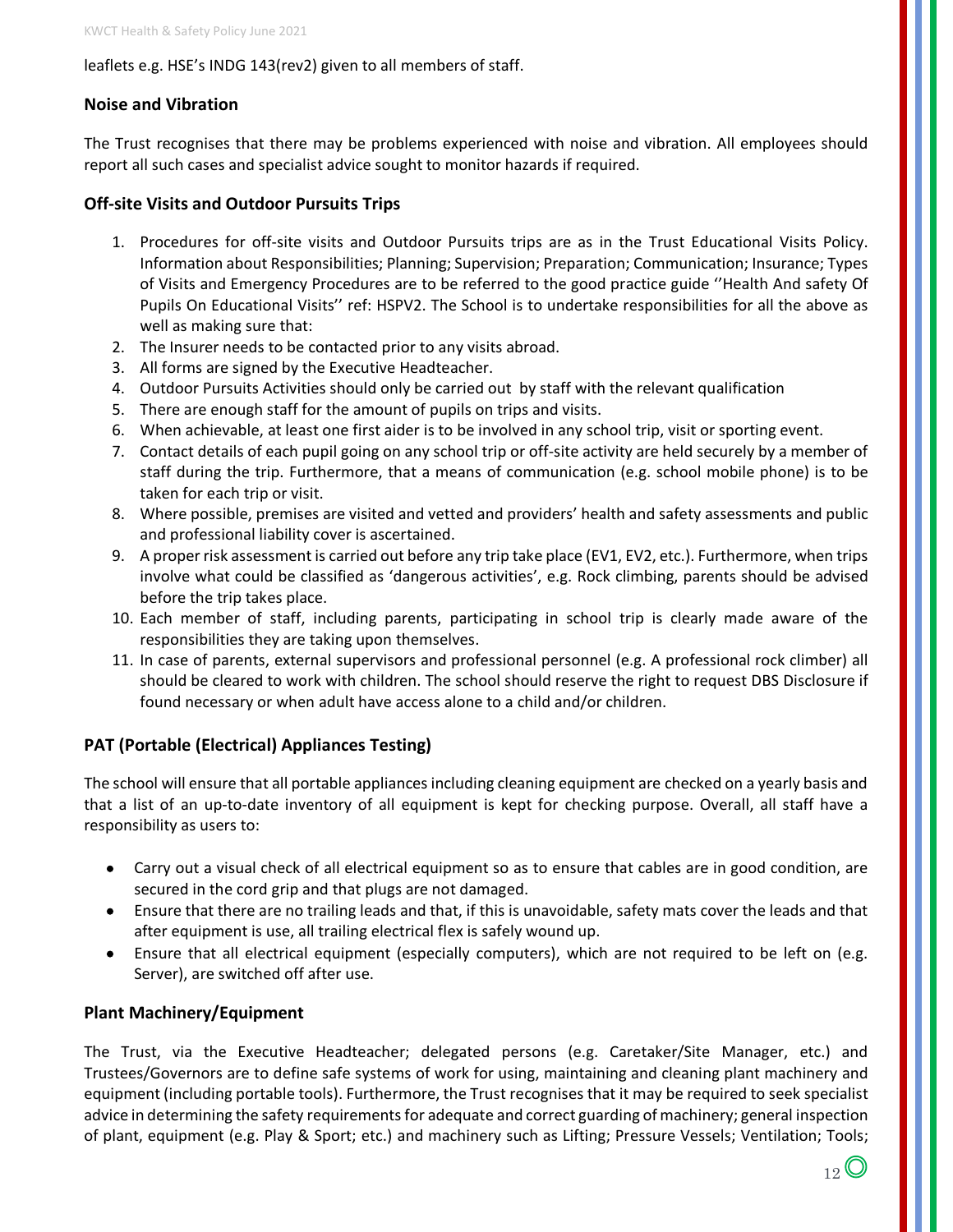etc. as well as storage and transportation of toxic substances, gasses etc. and the disposal of toxic and other waste substances and materials.

The Trust has an SLA in place for the management, inspection and maintainence of all plant machinery and equipment. This includes the lift, gas, heating, security and water. Reports following any inspection, repair or to raise any issues are fedback to the Head of School and any actions required are completed.

Overall where applicable, members of staff are to make sure that:

- Periodical checks within their area/machineries are undertaken and that they use instructions, text, checklists and information provided by the School.
- Thorough inspection of area and equipment is carried out each term and forms forwarded to the Head of School and the Executive Headteacher.
- They recognise that certain items of machinery/equipment need to be checked and certificated in accordance with legislation and that is arranged by the appropriate Manager or relevant member of staff.
- No new machinery/equipment is to be brought into or used in the premises unless it has been cleared through Members of the Management Team.

#### **VDU Regulations**

The Health and Safety (Display Screen Equipment) Regulations apply to workers who use DSE daily, for an hour or more at a time. The regulations don't apply to workers who use DSE infrequently or only use it for a short time Workstation and Personnel Assessment are to be carried out under Health and Safety (Display Screen Equipment) Regulations 1992. Eyesight tests are to be made available and remedial action taken when considered necessary.

HSE's leaflets [\(INDG36 \(REV4\)](https://www.hse.gov.uk/pubns/indg36.htm) are to be provided to staff and any other people using IT at the school.

#### **Work Experience**

On occasions, staff or pupils may be sent by the Trust to work away from the premises, for example, on secondment, work placement or fieldwork. In these circumstances, the Trust continues to have a legal obligation towards the health and safety of the persons involved. To discharge this obligation, reasonable steps should be taken to verify that health and safety is taken seriously by the person or company in control of any premises where the school's personnel and/or pupils will be working and that risks to them that are liable to be exposed are being controlled.

The precise actions necessary in individual cases will depend on the nature of the work, the experience of the persons involved and many other factors and it is recommended that specific advice on this is sought from appropriate Occupational Health and Safety Bodies. In most cases, persons involved in off-site work will as a minimum, require instruction about specific risks likely to be encountered and the action that should be taken. It is also prudent to make enquiries about safety policies and insurance cover at the proposed work site and to obtain a copy of the company's Health and Safety Policy Statement, etc. On some occasions a site visit to check standards may be advisable.

#### **Training**

School management recognises, and is committed to, the need to train staff to enable them to carry out their duties both safely and effectively. Some of this effort, particularly in technical matters, will inevitably be concentrated at Departmental level and Departments are required to consider the training needs of both new and existing staff.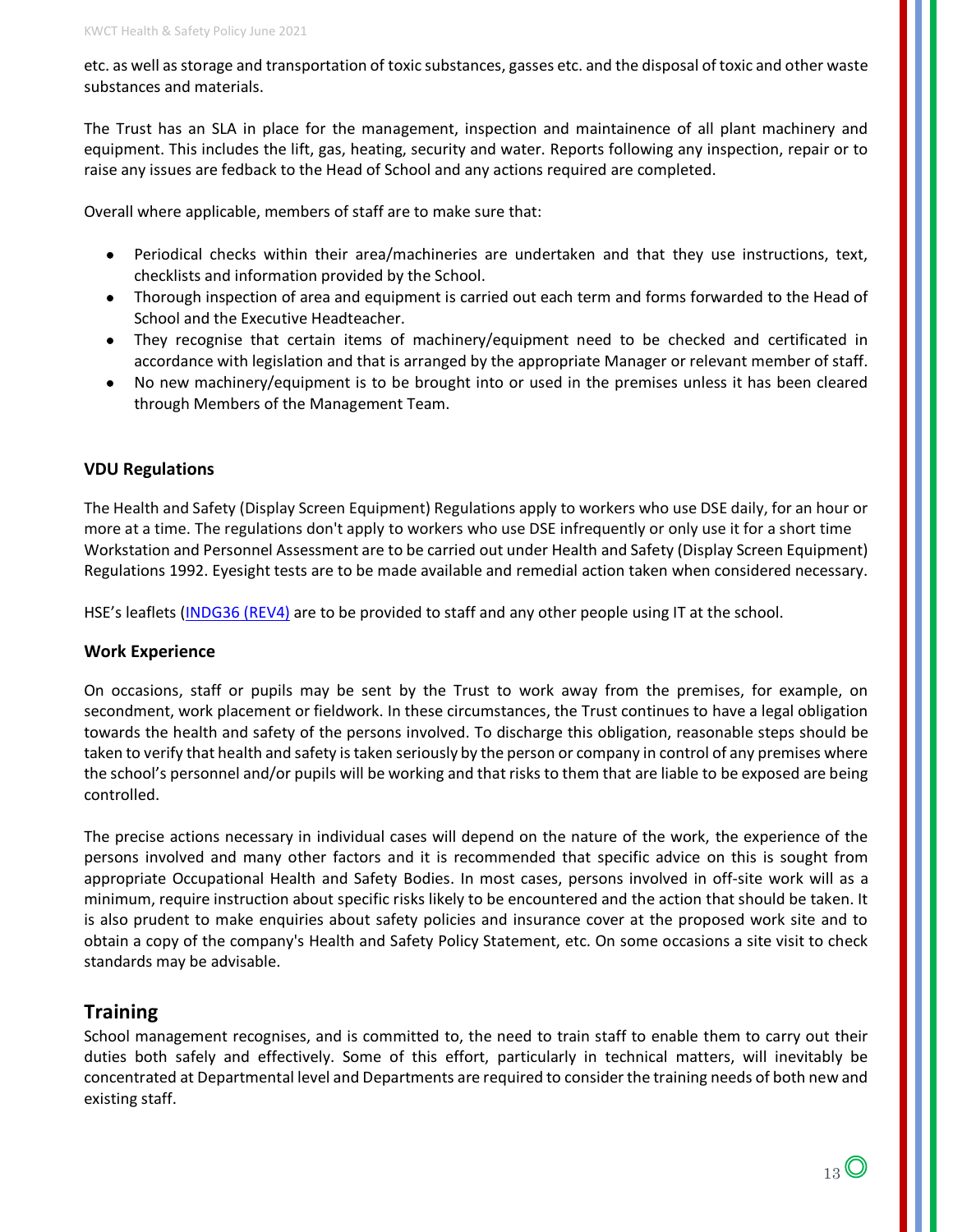Health and Safety training is required by law. School management is to ensure that all staff, and when applicable pupils, are provided with adequate training so that they are capable of carrying out their work without risk to themselves and others. They must also keep a record of this training. In certain circumstances temporary staff and visitors may also require training.

School management is responsible for identifying and budget training needs. Formal methods for identifying training needs include risk assessment and staff appraisal. Furthermore, training needs should be incorporated into annual staff development plans.

There are various categories of training requirements in school. They can be defined as induction, training informative/awareness training and specific "hands-on" training. Specific training approach applies where it is recognised by the school that employees will require an accepted level of competence to perform their tasks or obligations. e.g.: first aid; fire extinguisher; manual handling; etc.

Training would be necessary:

- On joining the Trust or a Department in order to learn of its local arrangements and to acquire knowledge about specific hazards of the work proposed. This is to apply to new employees or transfer of employees to another department, in order to be made aware of policies and procedure, fire precautions, first aid and welfare arrangements
- As a result of risk assessments prior to the introduction of new materials, equipment, substances or procedures.
- When transferred to new work within a Department or periodically e.g. For refresher training, etc.
- As required by fire regulations e.g. used of extinguishers, basic fire prevention, etc.

Training is always to be viewed as a constant requirement, based on the ability to recognise who requires it and when. New employees/entrants and supply staff will require either a level of awareness relevant to their task or a more in-depth training programme. New technology, legislation, regulations and standards are all factors, which determine a fresh approach to training requirement, and indeed a re-training programme for existing staff. Training and Development wherever possible should take place in normal working time.

#### **Health & Safety Performance Monitoring and Auditing**

Audits are conducted to review the health and safety performance of each School. Heads of School or delegated personnel are to be responsible for ensuring the health, safety and welfare of their staff and pupils at work. They must ensure that risk assessments of work/work activities are carried out to identify where health surveillance/monitoring is needed to protect them.

Each school is to be responsible for undertaking periodic audits of the management of health and safety in areas or departments. The results of these audits are to be presented to the Finance, Risk & Audit Committee and Local Governing Body Committees. Following this the Governors should be requiring:

- In the Executive Headteacher's report, a commitment by the Executive Headteacher, that Curriculum Area/Cost Centre self-inspection has been carried out and that monitoring to substantiate this has been undertaken by suitably qualified and experienced persons. E.g. Yearly fire risk assessment, etc.
- With the Executive Headteacher to identify from the report, strengths and weaknesses in the conduct of Curriculum Area/Cost Centre inspections, in order to remedy situations and to plan successfully, future objectives regarding Health and Safety matters.
- That general inspections are carried out while concentrating on a particular area or type of work, as an indicator of the general level of safety performance within the Area/Department as a whole. The purpose of this type of tour is to assess how effective the Departmental arrangements for developing and monitoring health and safety are in controlling the hazards present.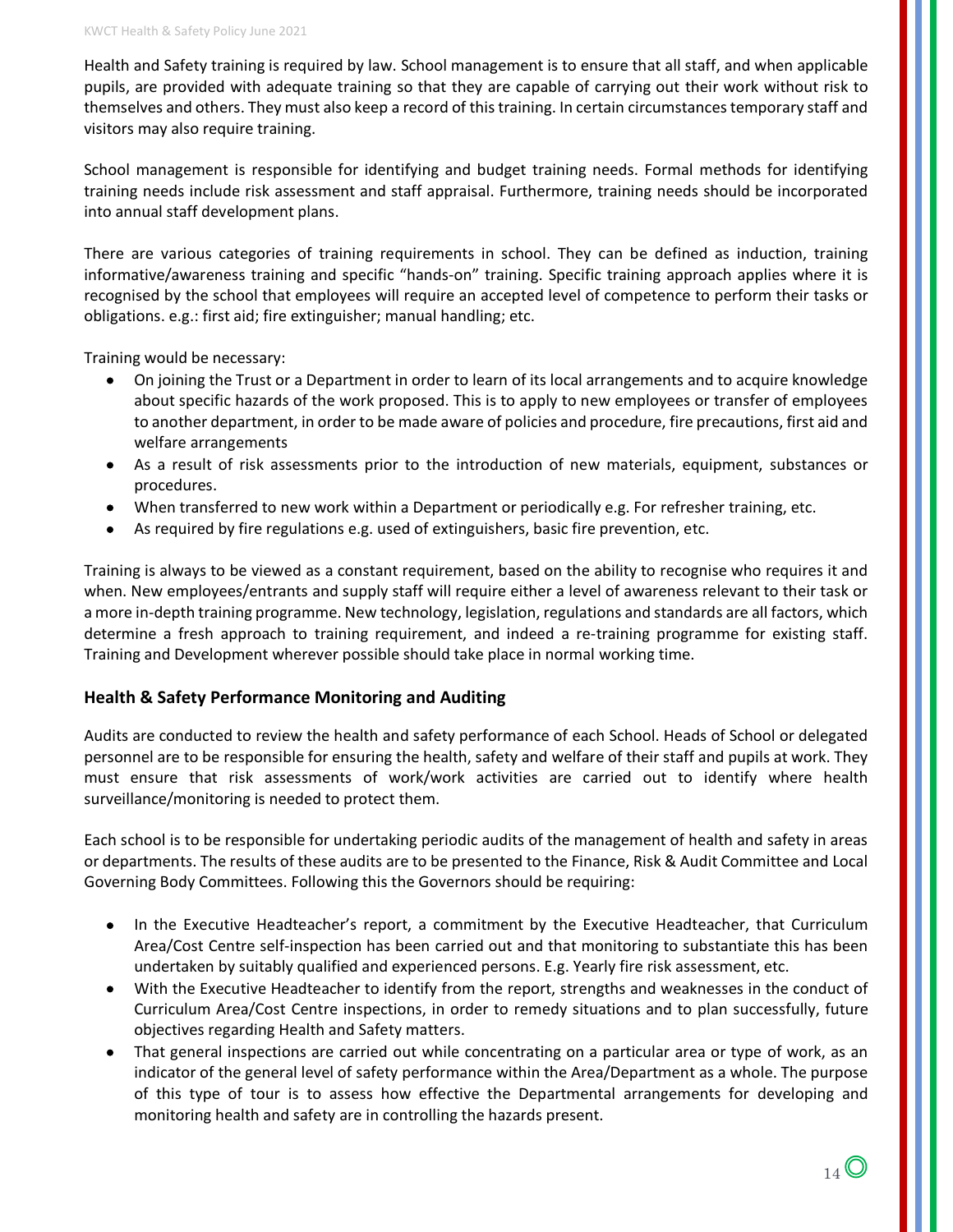In addition to safety tours, delegated members of staff are to carry out a management systems audit of each area/Department. Auditing is to be carried out in conjunction with relevant staff to examine the organisation and procedures for management of health and safety matters that are in place within each school. It is to be used in conjunction with the results from all inspections and safety tours to assess the adequacy of the managerial arrangements and to identify elements which may be improved.

Following both safety tours and audits the outcomes (summary reports of safety audits) are to be presented to the Local Governing Body Committee for consideration and action. From there the Governors; Executive Headteacher and delegated Managers are to:

- Require in the report an annual audit on Health and Safety matters, providing an objective assessment. The audit should provide an examination of any records.
- Look at any other areas of concern for auditing such as: (a) Policy/Policies looking at effectiveness; Levels of implementation; Review; etc. (b) Organisation; including Function, Planning and implementation, Monitoring and control; Responsibilities; etc. (c) Inspection procedures – Responsibilities; Standards; Training; etc. And (d) any other areas – Monitoring of external providers; Documentations; etc.

#### **Pandemic**

In the evening of a pandemic, additional risk assessments will be completed to secure any risks are minimized where possible. These may include:-

- Start and departure times are staggered
- The number of entrances and exits to be used is maximised
- Different entrances/exits are used for different groups
- Staff and pupils are briefed and signage provided to identify which entrances, exits and circulation routes to use
- A plan is in place for managing the movement of people on arrival to avoid groups of people congregating.
- Floor markings are visible where it is necessary to manage any queuing
- Attendance patterns have been optimised to ensure maximum safety
- An enhanced cleaning plan is agreed and implemented to reduce the risk of infection
- Staff training includes the need to remind pupils of the need to wash their hands regularly and frequently.
- Posters and electronic messaging boards reinforce the need to wash hands regularly and frequently.
- Area for isolation of any children presenting with symptoms

The list is not exhaustive. The outcome of any risk assessment will inform any other actions required to be taken.

#### **Issue Status**

| Date                                                                     | <b>Issue</b>           | Date approved by Trustees | Review date |
|--------------------------------------------------------------------------|------------------------|---------------------------|-------------|
| <b>July 2018</b>                                                         | Version 1 - July 2018  | 16.7.18                   | Summer 2019 |
| <b>July 2019</b>                                                         | Version 2 - July 2019  | 15.7.19                   | Summer 2020 |
| May 2020                                                                 | Version $2 - May 2020$ |                           | Summer 2021 |
| Updated out of review cycle to add in information relating to a pandemic |                        |                           |             |
| June 2021                                                                | Version 3 - June 2021  |                           | Summer 2022 |
| Annual review, addition of Appendix A and B and C                        |                        |                           |             |
| Signed by Chair                                                          |                        | <b>Print Name:</b>        |             |
|                                                                          |                        |                           |             |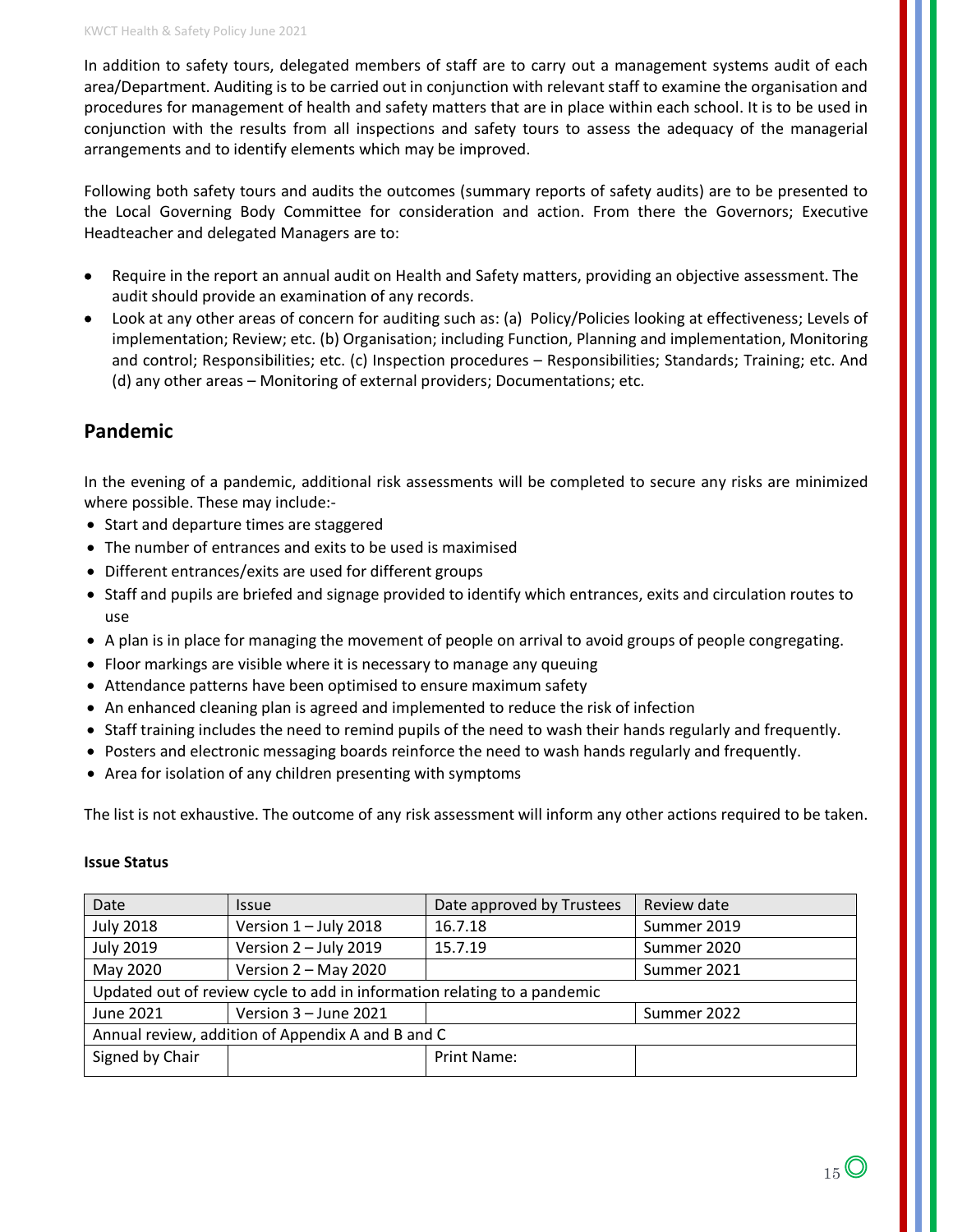## **Appendix A**



## **Accident Report Form**

| <b>Accident Reference Number:</b>     |                             |                               |
|---------------------------------------|-----------------------------|-------------------------------|
| About the Person Who Had the Accident |                             |                               |
| Name:                                 |                             |                               |
| <b>Address:</b>                       |                             |                               |
| Postcode:                             |                             |                               |
| Age:                                  |                             |                               |
| Sex:                                  |                             |                               |
| <b>School (if applicable):</b>        |                             |                               |
| <b>Role:</b>                          |                             |                               |
| <b>Nature of business with KWCT:</b>  | $\Box$ Employee             |                               |
|                                       | <b>Pupil / Student</b><br>□ |                               |
|                                       | П                           | <b>Member of the Public</b>   |
|                                       | $\Box$ Work Experience      |                               |
|                                       | Contractor<br>П             |                               |
|                                       | Agency<br>$\Box$            |                               |
|                                       | <b>Trainee</b><br>П         |                               |
|                                       | ப                           | <b>Other, Please Specify:</b> |

| <b>About the Accident</b>                                                                                                                       |  |
|-------------------------------------------------------------------------------------------------------------------------------------------------|--|
| <b>Date of Accident:</b>                                                                                                                        |  |
| <b>Time of Accident:</b>                                                                                                                        |  |
| Provide details of the area and<br>conditions in the area at the time<br>of the accident e.g. ground surface,<br>equipment, light, noise, fumes |  |
| <b>How the Accident Happened</b><br>(including equipment, supervision,<br>activity)                                                             |  |
| <b>Witness 1</b>                                                                                                                                |  |
| Witness 2 (please insert more if<br>needed)                                                                                                     |  |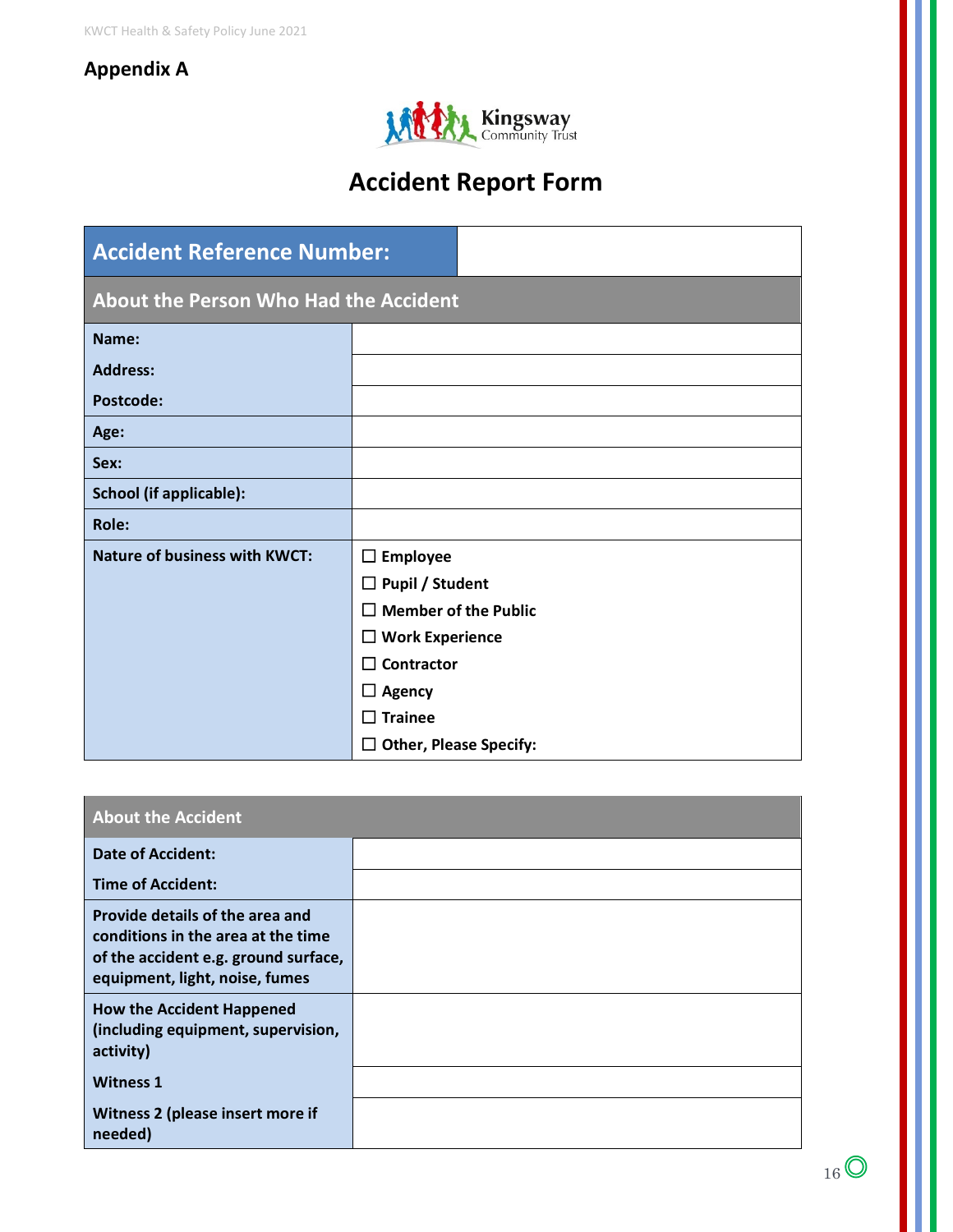| <b>Details of Injuries</b>                                                              |  |
|-----------------------------------------------------------------------------------------|--|
| Describe the nature of the injuries,<br>indicating the part(s) of the body<br>affected: |  |

| <b>Treatment of Injuries</b>                                 |                                      |
|--------------------------------------------------------------|--------------------------------------|
| Have any other injuries been<br>subsequently notified?:      | $\square$ No                         |
|                                                              | $\Box$ Yes, Please Explain:          |
| Please record any first-aid<br>treatment given, and by whom: |                                      |
| <b>Was Hospital Treatment Required?:</b>                     | $\Box$ No                            |
|                                                              | $\Box$ Yes:                          |
|                                                              | <b>Name of Hospital:</b>             |
|                                                              | Was the hospital stay over 24 hours: |
|                                                              | Was resuscitation required:          |
|                                                              | Did the person lose consciousness:   |

| <b>Absence &amp; Management</b>                                                      |                                                |
|--------------------------------------------------------------------------------------|------------------------------------------------|
| Has the injured person missed<br>work/lessons as a result?:                          | ∐ No<br>$\Box$ Yes - Date work/lessons missed: |
| If the person has since returned to<br>work, please state the date they<br>returned: |                                                |

| <b>Person Completing this Form</b> |                                  |
|------------------------------------|----------------------------------|
| Name:                              |                                  |
| Signature:                         |                                  |
|                                    | (only applicable on a hard copy) |
| <b>Checked by SLT (Date)</b>       |                                  |
| <b>SLT Signature</b>               |                                  |

When completed, return to EH/HoS/DH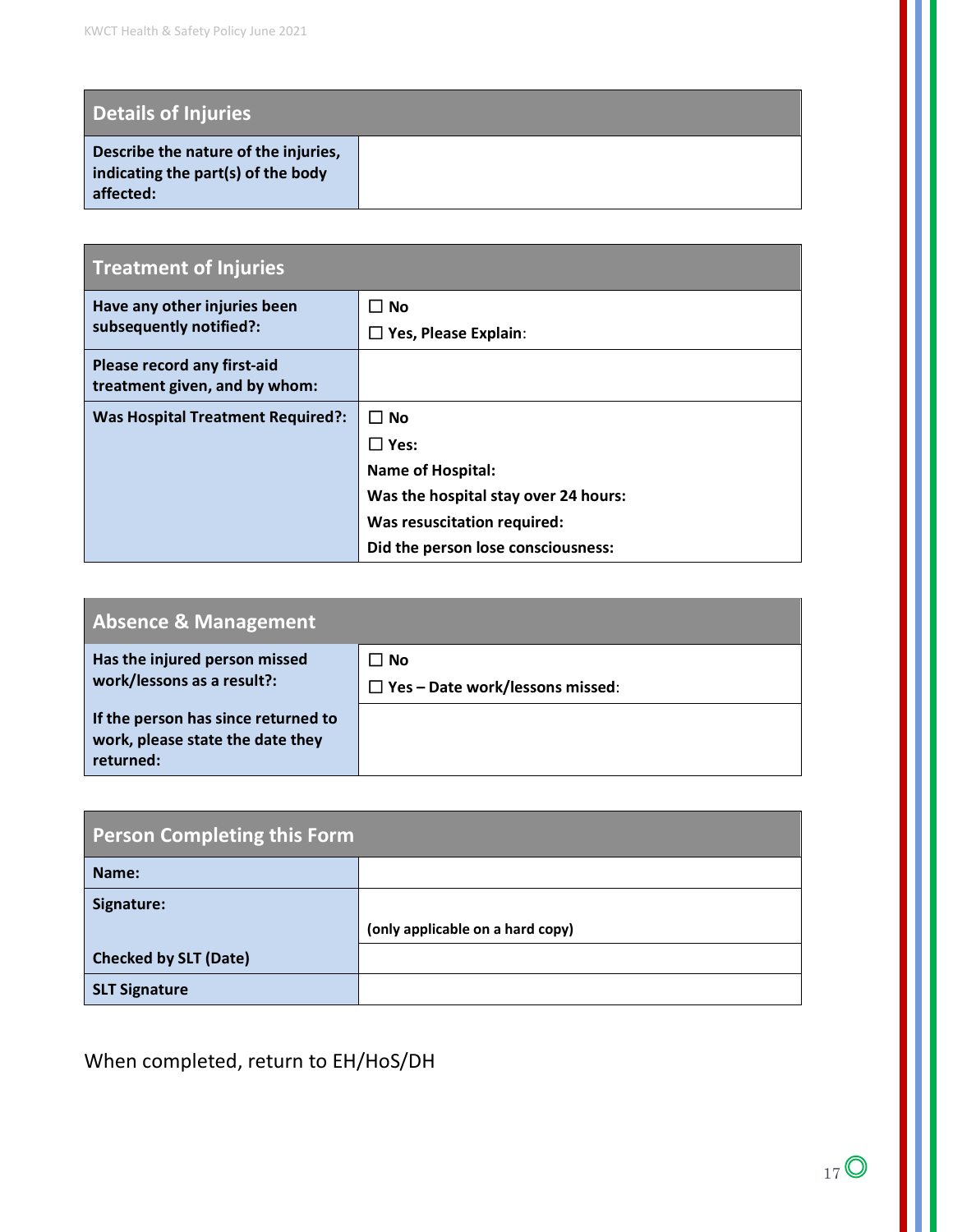

## **Accident Investigation Form**

(Filled out by EH/HoS/DH)

| <b>Investigating Officers Findings</b>                                                                       |  |
|--------------------------------------------------------------------------------------------------------------|--|
| Does the sequence of events match<br>those of the intital report? If no<br>what outline the accident events: |  |
| Detail your opinion on the causes of<br>the accident:                                                        |  |
| Do current safe systems of work<br>need modifying to prevent a<br>reoccurrence?:                             |  |
| If so, what is required?:                                                                                    |  |
| <b>Any actions:</b>                                                                                          |  |

## **Investigating Officer Completing this Form**

| Name:                                  |                               |
|----------------------------------------|-------------------------------|
| <b>Manager / Supervisor Signature:</b> |                               |
|                                        | (only applicable a hard copy) |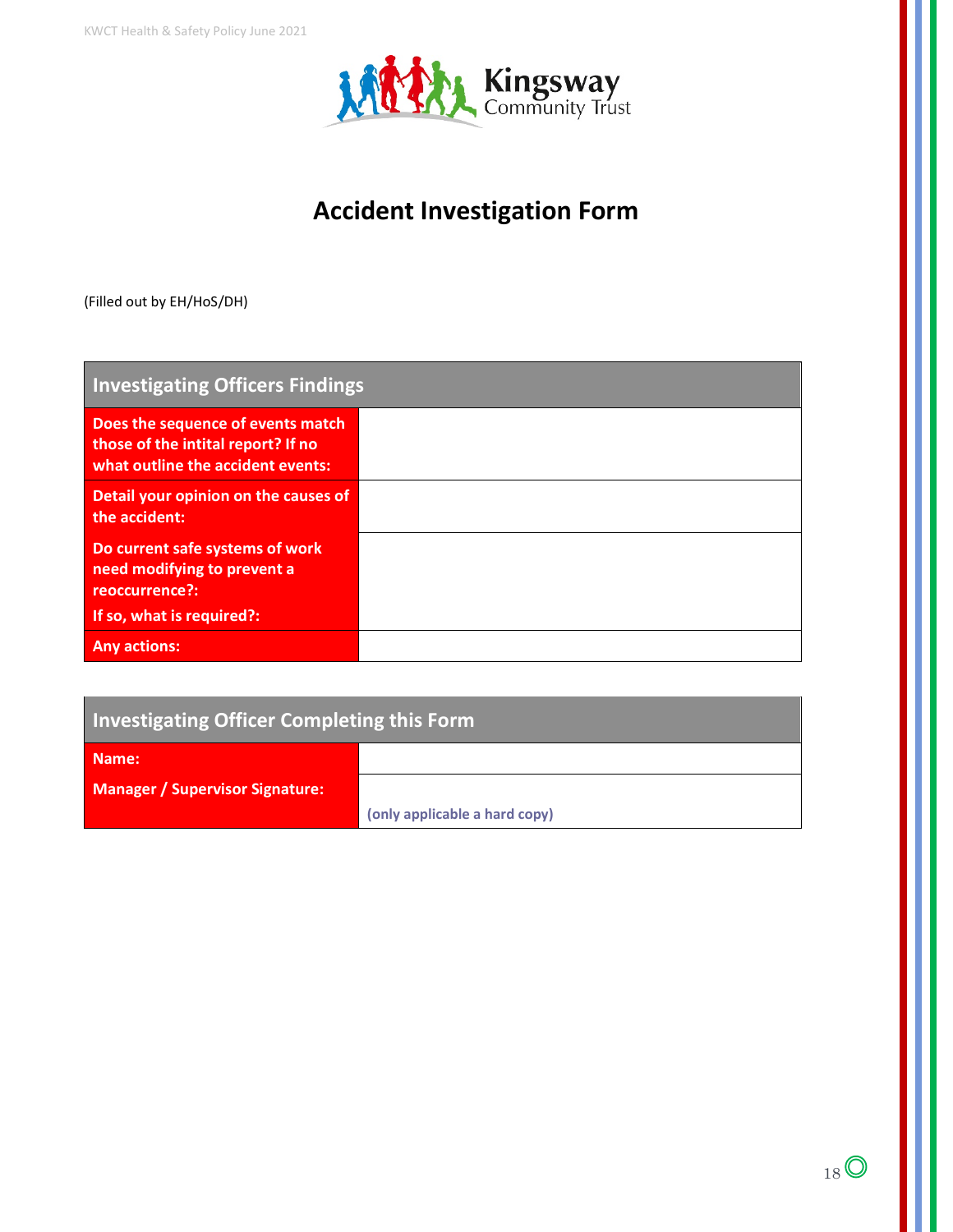## **Appendix B - Management of accidents in school**

If an accident occurs during lesson time (including PE lessons) the child is to be taken to a First Aider in the first instance. If the child is too hurt to be moved an adult should go and get them. The first aider will administer first aid and complete the accident book which is kept in the office. This is a duplicate book and a copy of the incident form must be sent home with the child.

In Foundation Stage if a child is injured during lesson times a first aider is to administer first aid. The accident books in the classrooms must be completed and the duplicate slip sent home with the child.

#### **Playtimes**

The person on duty is to take out the first aid box and accident book.

Low level incidents are to be dealt with by the teachers on duty with a cold compress and a plaster. If a more serious incident occurs (eg a head injury requiring ice) a member of staff should bring the child into the school office to see a First Aider who will administer first aid. If the child is too injured to be moved an adult must go and get a First Aider. The duplicate accident books must be completed and a copy is to go home with the child.

#### **Lunchtimes**

All Lunchtime Organisers can deal with low level incidents such as minor cuts and bruises, where a cold compress and plasters are applied. These incidents are entered into the lunchtime accidents books, these are duplicate books and a copy of the incident form must be sent home with the child. There is a separate accident book for Foundation Stage.

Any injury which is more serious (eg a head injury requiring ice) must be directed to a First Aider.

#### **Serious Injuries**

Where the injury is considered serious enough for the child's parents to be called and directed to seek further medical attention the accident book must be completed and the duplicate slip sent home with the child. An "accident/near miss investigation report form" must also be completed by the First Aider.

If a child or adult is injured to such an extent that they have to go to hospital from school then an accident report form and incident investigation form must be completed and submitted to health and safety at Manchester City Council. An online RIDDOR form must also be completed and sent to the health and safety executive in London. The chair of governors must also be informed.

#### **School Trips**

A first aid box and some accident slips must be taken on all school trips. The adult in charge or the first aider if there is one attending the trip must administer first aid where required. If a more serious accident were to occur or an incident requiring higher levels of attention then the emergency services are to be called and the child's parents. A member of school staff must always travel to hospital with a child if their parent is unable to and stay with them until their parent arrives. If there is an accident at the swimming baths, the attendants there will administer first aid, record the incident and give a copy of the report to school staff to bring back to school.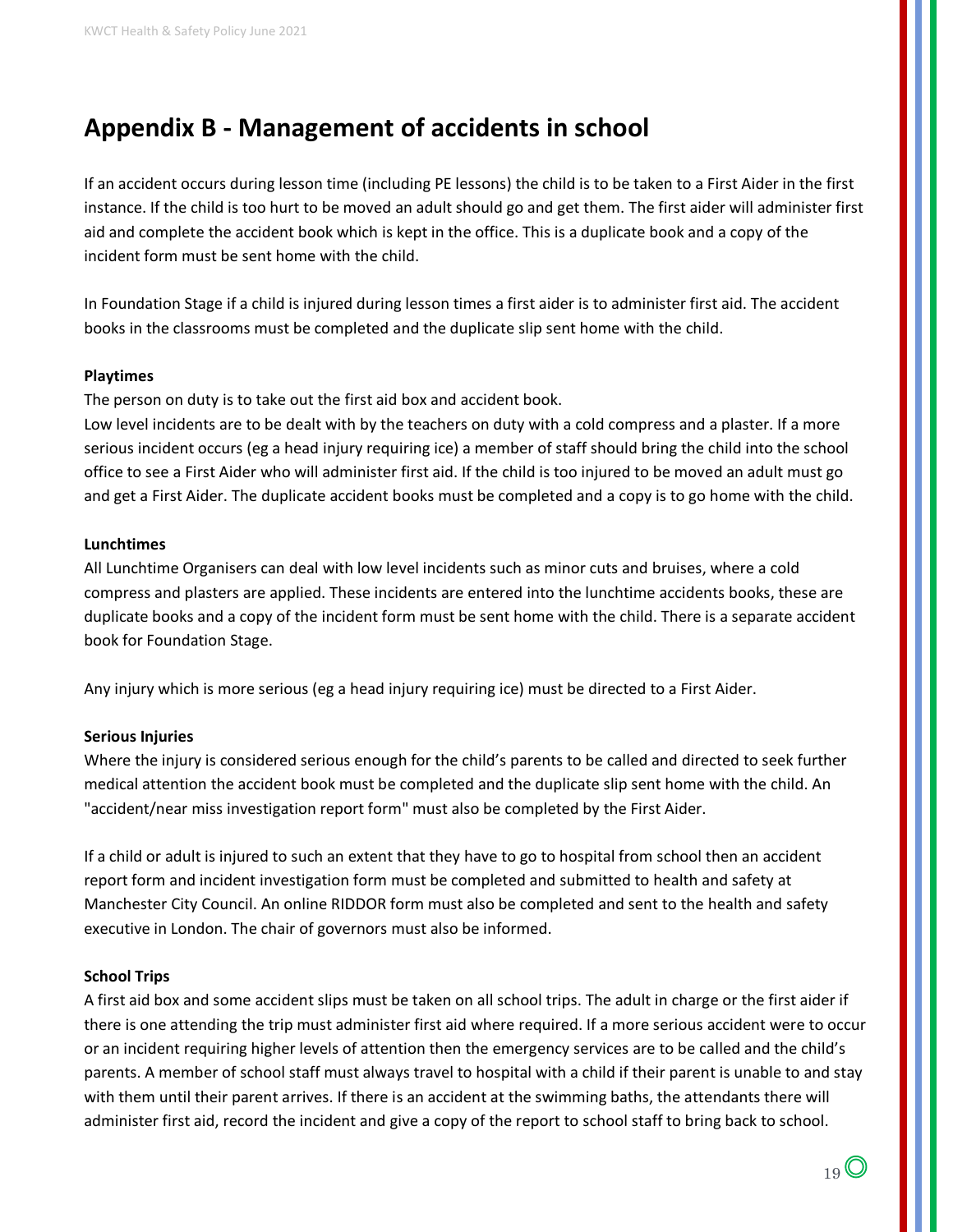#### **Adult Injury**

If an adult is hurt in school they are to seek advice from a named first aider. These incidents are to be recorded on an "accident report form" these forms can be obtained from the main school office.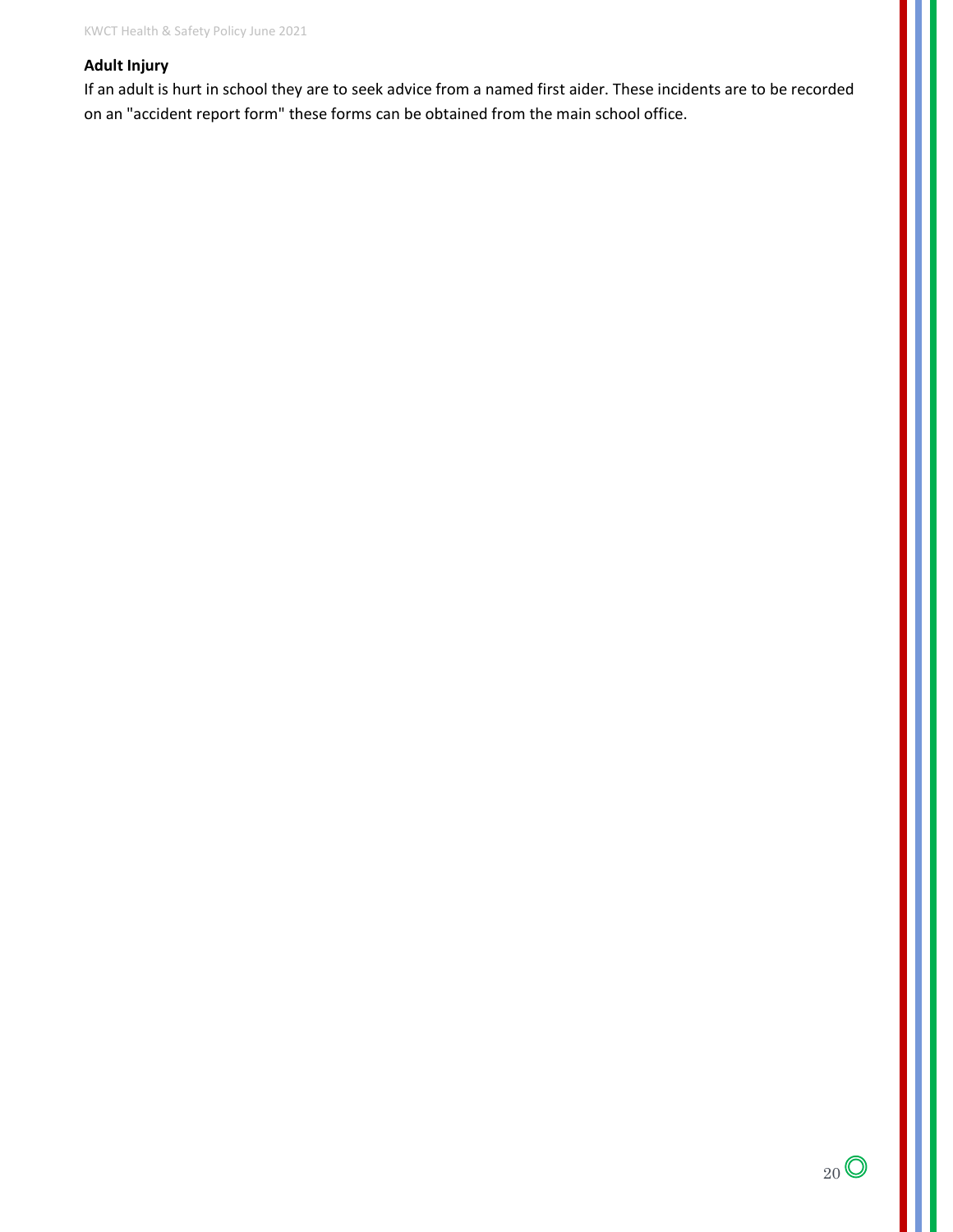### **Appendix C Guidance on how to complete Accident Reporting Form & Accident Investigation Form**

#### **Accident Reporting Form (Blue)**

- 1. Leave the **accident reference number** blank this will be automatically generated if the report needs to be sent to Manchester City Council
- 2. **About the accident**
	- a. When providing details of the area and conditions at the time of accident, please note any adverse conditions such as bad lighting etc.
	- b. When detailing how the accident happened, be succinct and factual.
	- c. Where possible, do not include names when describing the event
	- d. If no witnesses were present, please enter 'not applicable'
	- e. It is important that witness statements are taken as soon as possible after the incident
- 3. **Details of injuries** be factual and precise i.e 'cut to the right hand in the thumb area'. Do not make a judgement based on opinion i.e 'it looked like the finger might be broken'
- 4. **Treatment of injuries** list any treatment given i.e ice pack applied, limb elevated to stop bleeding, put in recovery position etc and the name of the first aider who administered the treatment.
- 5. **Absence management** this section will be completed by SLT
- 6. **Person completing this form** Signature is only required if the form is given as hard copy.

**When completed, this form should be returned to either Executive Headteacher, Head of School or Deputy Head.**

#### **Accident Investigation Form (Red)**

**To be completed by either Executive Headteacher, Head of School or Deputy Head.**

- 1. **Leave the accident reference number blank –** this will be automatically generated if the report needs to be sent to Manchester City Council
- 2. If when investigating, the sequence of events does not match the original report, outline here, the events of the accident.
- 3. When detailing your opinion on the cause of the accident, be as accurate and succinct as possible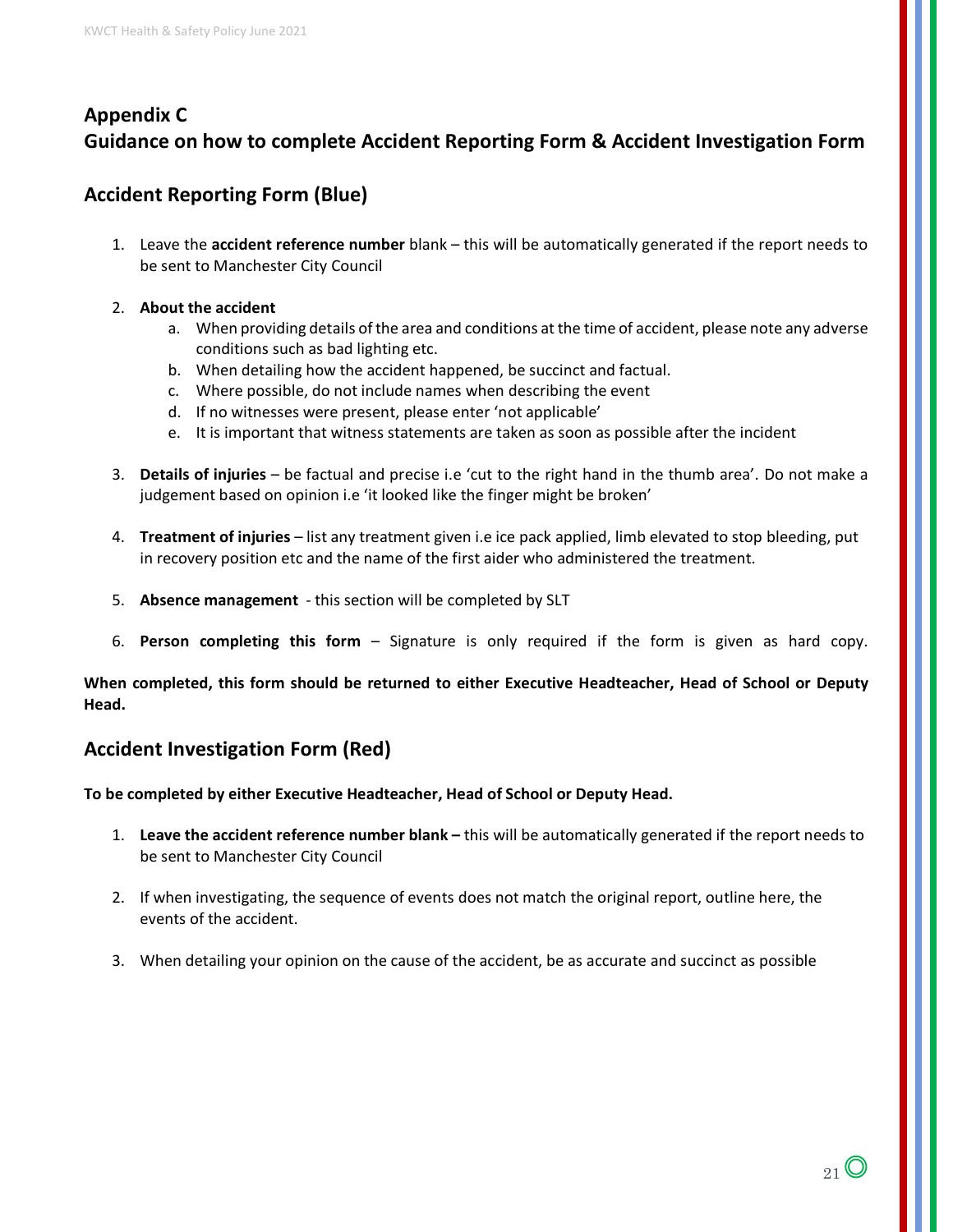# **Kingsway Community Trust Health & Safety Policy**

I (print name) ………………………………………………………………… have read and understood fully, and will adhere to, the Kingsway Community Trust Health & Safety Policy

Signed: ……………………………………………………………………………………………

Date: ……………………………………………………………………………………………

School: ……………………………………………………………………………………………